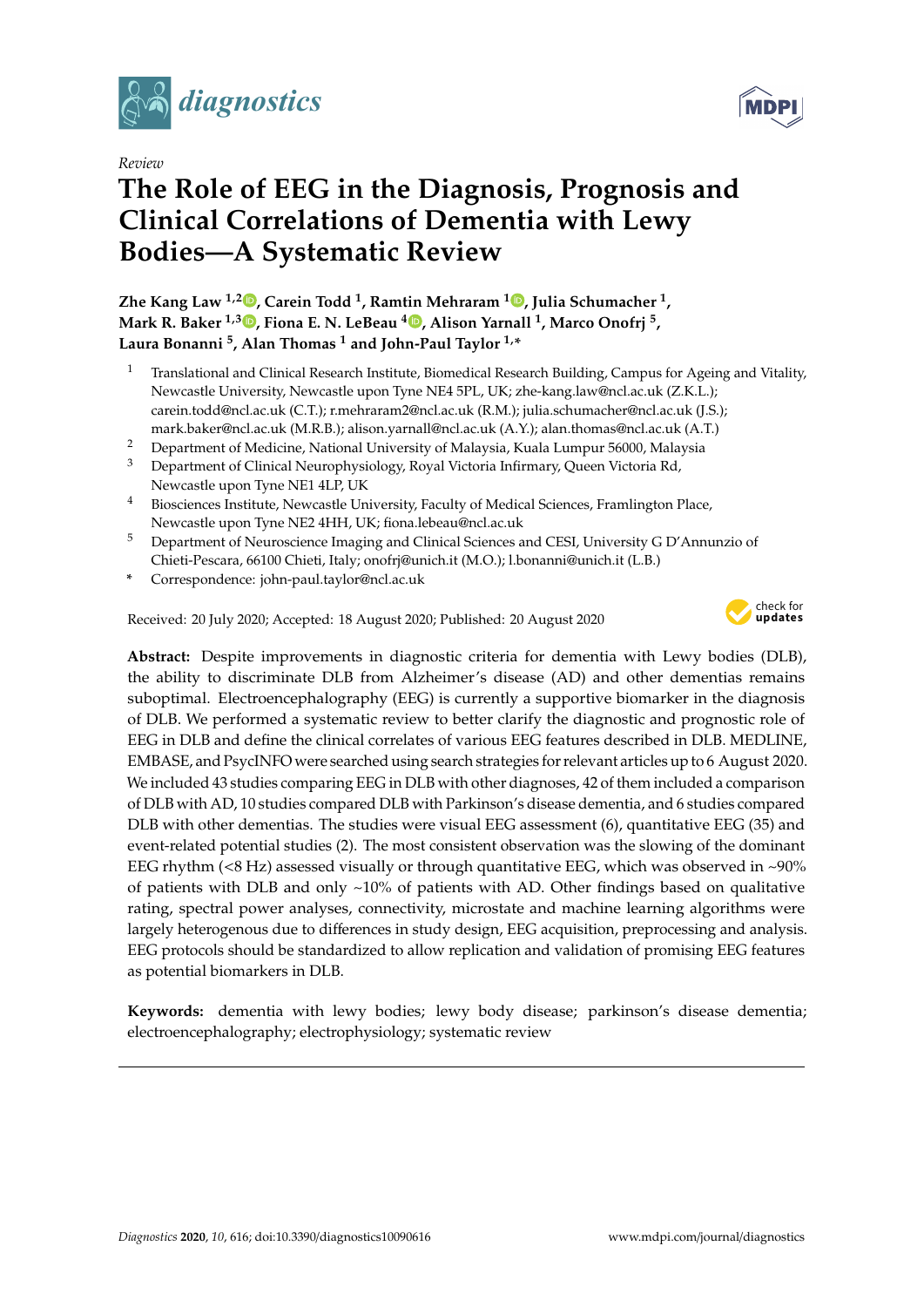#### **1. Introduction**

Dementia with Lewy bodies (DLB) is a common late life dementia with 25–45% of dementia cases demonstrating Lewy body pathology at autopsy [\[1](#page-20-0)[,2\]](#page-20-1). DLB is associated with significant morbidity [\[3\]](#page-20-2). In addition to cognitive impairment it presents with a multiplicity of symptoms ranging from psychiatric, sleep, motor and autonomic manifestations; this complexity can make management challenging [\[4\]](#page-20-3). Furthermore, the diagnosis of DLB remains suboptimal with many patients misdiagnosed as AD, even with improved diagnostic criteria [\[5,](#page-20-4)[6\]](#page-21-0).

Investigations such as dopamine transporter imaging, polysomnography, <sup>123</sup>iodine-Metaiodobenzylguanidine (123iodine-MIBG) myocardial scintigraphy have high specificity and sensitivity and have been designated as indicative biomarkers for the diagnosis of probable DLB [\[6\]](#page-21-0). In addition, a number of ancillary biomarkers for the diagnosis of DLB have been suggested. One of these is electroencephalography (EEG). Specifically, posterior slow-wave activity with periodic fluctuations in the pre-alpha/theta range on resting EEG was designated as a supportive biomarker in the 2017 DLB consortium diagnostic criteria [\[6\]](#page-21-0). Theta activities had been correlated with cognitive decline, cognitive fluctuations and hallucinations [\[7\]](#page-21-1). The clinical correlation of EEG enables it to be used as a biomarker for more difficult to evaluate clinical symptoms such as cognitive fluctuations. Furthermore a key area, given the potential for early intervention and disease modification, is the diagnosis of prodromal DLB [\[8,](#page-21-2)[9\]](#page-21-3) and a key question would be whether EEG has any diagnostic utility at this early stage.

However, to date, the value of EEG and its use in DLB diagnosis and management has been limited. EEG abnormalities are often non-specific to DLB; slowing of EEG activities may be caused by other neurodegenerative diseases, toxic or metabolic encephalopathies, central nervous system infections, sedative medications as well as somnolence [\[10\]](#page-21-4). Furthermore, previously EEG studies in DLB were largely preliminary with substantial heterogeneity across studies [\[11\]](#page-21-5). The advent of more advanced computational approaches to quantify EEG changes as well as larger multicentre studies may allow for improved diagnostic sensitivity and specificity.

Beyond diagnosis, EEG may also have a role in prognostication and the prediction of treatment response. Treating cholinergic dysfunction in DLB with cholinesterase inhibitors may improve global cognitive function, cognitive fluctuations, hallucinations and activities of daily living [\[4\]](#page-20-3). However, the response to cholinesterase inhibitors is variable with only half of patients benefiting [\[12–](#page-21-6)[14\]](#page-21-7). Quantitative EEG, as a measure of electro-cortical activity may be sensitive to measuring cholinergic function and consequently pharmacological intervention [\[15\]](#page-21-8). Changes in the EEG from slow delta wave (non-aroused state) to fast beta and gamma (aroused state) as well as alpha reactivity to eyes opening are strongly associated with the activation of cortical cholinergic projections from the nucleus basalis of Meynert (NBM) [\[16](#page-21-9)[–18\]](#page-21-10).

In this systematic review, we aim to provide an up-to-date appraisal of the literature pertaining to the use of EEG in DLB and address the following: (1) can EEG be used to differentiate DLB from other dementias?; (2) what are clinical correlates of EEG in DLB?; (3) can EEG be used to predict response to cholinesterase inhibitors?; and (4) can EEG be used to diagnose prodromal DLB and predict conversion to dementia?

#### **2. Methods**

#### *2.1. Search Strategy and Selection Criteria*

We performed this study in accordance with the Preferred Reporting Items for Systematic Reviews and Meta-Analyses (PRISMA) statement [\[19\]](#page-21-11) (Supplemental Table S1). MEDLINE, EMBASE, and PsycINFO were searched using search strategies ( Supplemental Table S2) for potentially relevant articles up to 6 August 2020. Reference of relevant review articles and systematic reviews were hand searched for potential studies as well.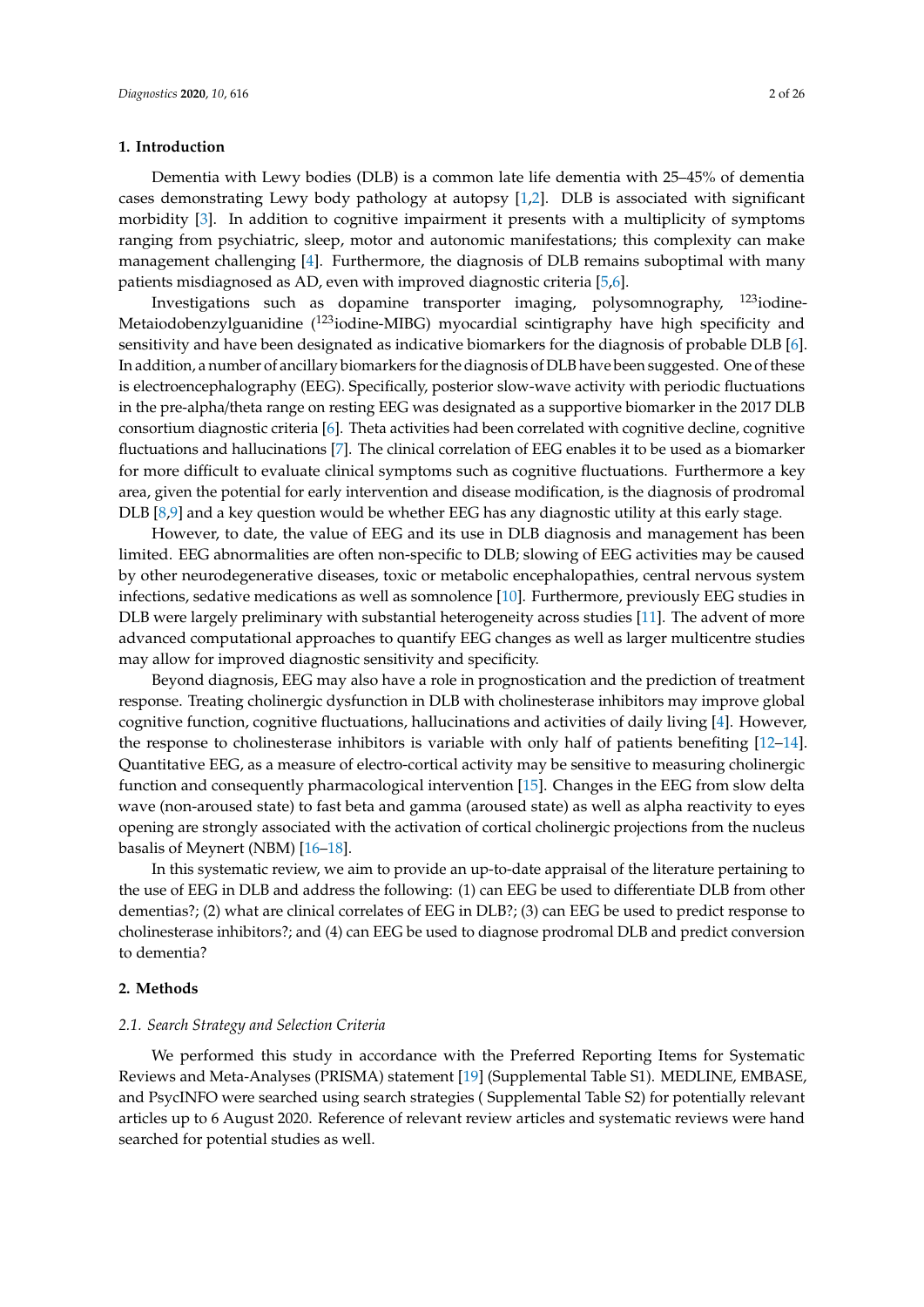The selection criteria were intentionally broad. We included observational studies (any design) that enrolled participants with DLB diagnosed using the 1996 [\[20\]](#page-21-12), 2005 [\[21\]](#page-21-13) or 2017 [\[6\]](#page-21-0) DLB consensus criteria, or postmortem studies. Studies that reported DLB and Parkinson's disease dementia (PDD) as a combined group (termed Lewy body dementia; LBD), were included but studies that only included Parkinson's disease (PD) with or without cognitive impairment were excluded. We also included studies that recruited participants with mild cognitive impairment with Lewy bodies (MCI-LB) [\[9\]](#page-21-3) to explore the role of EEG in predicting disease progression. Studies that reported results of resting state EEG and event-related potentials (ERPs) were included but studies of local field potentials were excluded given that the latter recordings can only be made with invasive depth electrodes and are, therefore, unlikely to become a routine clinical biomarker. Only full text article publications in English were included.

#### *2.2. Selection of Studies and Data Extraction*

The eligibility of the studies was first assessed by screening titles and abstracts. Full text articles of potentially eligible studies were then screened for possible inclusion. Two authors (ZKL and CT) performed the selection process independently with the conflict resolved by referring to a third author (JPT). Two authors (ZKL and CT) independently extracted data using a data extraction form (Supplemental File S2). Data extracted included author, year published, design, diagnosis, clinical symptoms, EEG acquisition/setup and EEG features used.

#### *2.3. Assessment of Bias and Quality*

Risk of bias was assessed using the 10-point checklist for case series developed by the Joanna Brigg Institute (JBI) [\[22](#page-21-14)[,23\]](#page-21-15), where a score of  $\leq 6$  was considered low quality, 7–8 moderate and 9–10 high quality. In addition, we assessed possible bias/confounders in the acquisition of EEG data (7 point checklist: reporting of EEG acquisition; ensuring an awake recording; concurrent psychoactive medication; exclusion of artefacts; age-matching; cognitive scores-matching; and blinding of assessors/engineers, Supplemental Table S4). An EEG checklist score of ≤3 indicated low quality, 4–5 moderate and 6–7 high quality.

#### *2.4. Statistical Analysis*

Due to the heterogeneity of included studies, we did not perform a meta-analysis but provide a description of included studies. In interpretation of study reports,  $p$  value of  $\langle 0.05 \rangle$  was considered statistically significant. Individual studies' sensitivity, specificity, overall accuracy and area under receiver operating characteristics curve were described if reported in the included studies. Correlation coefficients were interpreted as follows:  $0 =$  negligible correlation; 0.1 to 0.3 = weak; 0.4 to  $0.6$  = moderate; 0.7 to  $0.9$  = strong; and  $1$  = perfect [\[24\]](#page-21-16).

#### **3. Results**

The initial search yielded 1264 studies and after title and abstract screening 655 studies were excluded and 220 full text articles were examined (Figure [1\)](#page-3-0). The number of included studies amounted to 43 with 177 exclusions for various reasons (Figure [1\)](#page-3-0).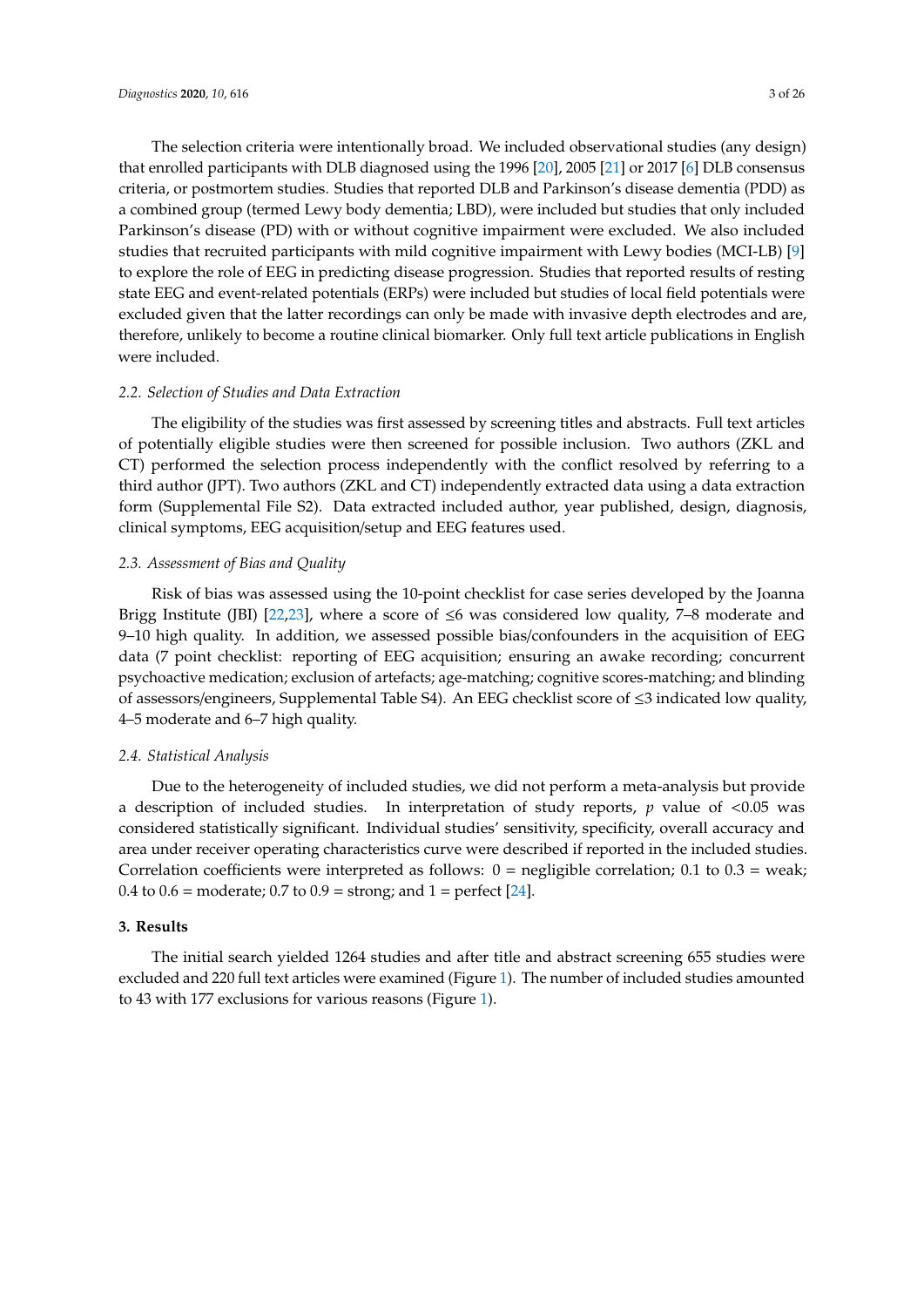<span id="page-3-0"></span>

**Figure 1.** PRISMA flow diagram of study selection.

#### *3.1. Characteristics of Included Studies*

1382 (20.0%) were DLB patients. There were 21 single-centre and 22 multi-centre studies. However, *3.1. Characteristics of Included Studies* study with post-mortem confirmation [\[25\]](#page-21-17), the diagnosis of DLB was made based on clinical criteria all studies involved patients with mild (26 studies, Mini-Mental State Examination [MMSE]  $\geq$  20) to moderate dementia (4 studies, MMSE ≥ 10–20) or mild cognitive impairment (MCI). Six studies did not explicitly report cognitive scores.  $\mathcal{L}$  , the diagnosis of DLB was made based on clinical criterial criterial criterial criterial criterial criterial criterial criterial criterial criterial criterial criterial criterial criterial criterial criterial cr These studies were conducted between 1999 and 2020, with a total of 6901 participants of which some of the studies were conducted on the same cohort/patient group. With the exception of one (Table [1\)](#page-7-0).With the exception of one study that involved patients with severe DLB and moderate AD,

### 3.2. Electroencephalography (EEG) Acquisition

Thirty-two studies used the 10-20 EEG placement system with 14 to 30 scalp electrodes/channels, made the studies and the 10–20 and procedure by stem with 11 to so study electrodes, character, seven studies using the 10-5 system with 128 electrodes and two studies combined data acquired explicit statutes deling the 10-6 system. That the executive status who statutes complete that the depinted only used only four electrodes to study ERPs and one study did not specify the EEG placement system. Fourteen studies recorded EEG for ≥20 min, 13 studies range of makes of EEG machines were used with 11 different systems described across the included studies. The frequency band definitions used in the studies were largely not standardized with various definitions used (Supplemental Table S3). recorded between 2 to 10 min and the duration of recording was not specified in 16 studies. A wide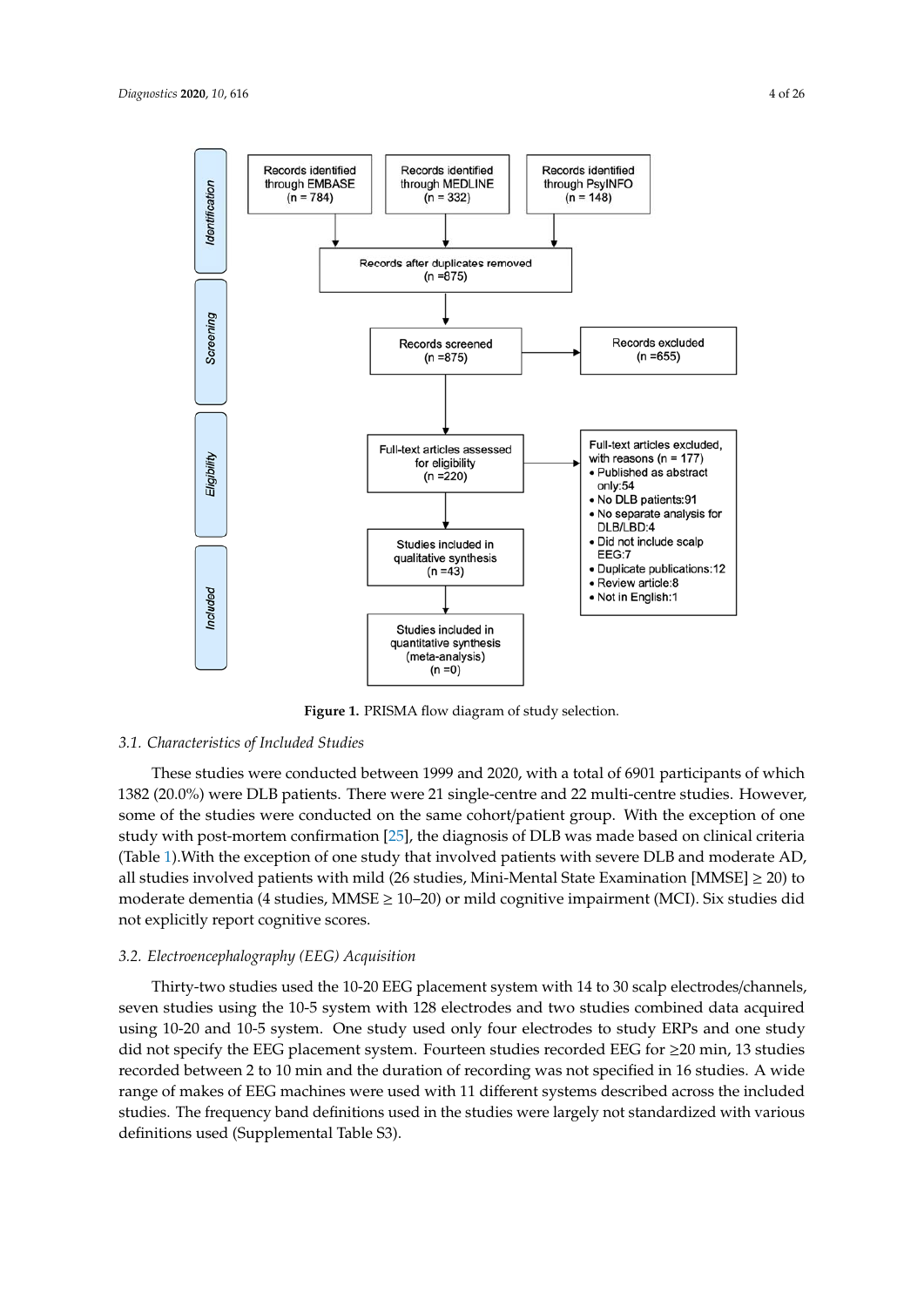|                | Study                  | No. of Total<br>(DLB)<br>Participants* | Population ‡             | MMSE <sup>#</sup>        | Study<br>Design        | Single/<br>Multicentre | Diagnosis of<br><b>DLB</b>                                                 | <b>EEG</b> Features                                                    | Other<br>Modalities     | Overall<br>Quality |
|----------------|------------------------|----------------------------------------|--------------------------|--------------------------|------------------------|------------------------|----------------------------------------------------------------------------|------------------------------------------------------------------------|-------------------------|--------------------|
| 1              | Briel 1999 [25]        | 25(14)                                 | DLB/AD                   |                          | $\mathbb{C}\mathbf{S}$ | Single                 | postmortem                                                                 | <b>Visual EEG</b><br>assessment                                        |                         | moderate           |
| $\overline{2}$ | Roks 2008 [26]         | 88 (18)                                | DLB/AD/SMC               | 23/22/28                 | Follow up              | Single                 | <b>DLB</b> 1996                                                            | Visual EEG-GTE<br>score                                                |                         | high               |
| 3              | Lee 2015 [27]          | 83 (29)                                | DLB/AD                   | 25/24                    | Follow up              | Single                 | <b>DLB</b> 2005                                                            | Visual EEG-GTE<br>score                                                |                         | moderate           |
| 4              | Barber 2000 [28]       | 38 (18)                                | DLB/AD                   | 9.4/17.2                 | Follow up              | Single                 | <b>DLB</b> 1996                                                            | Visual EEG<br>Grading                                                  |                         | moderate           |
| 5              | Londos<br>2003 [29]    | 62 (34)                                | DLB/AD                   |                          | <b>CS</b>              | Multi-                 | DLB 1996 with<br>postmortem<br>subgroup                                    | <b>Visual EEG</b><br>Grading                                           | rCBF,<br>neuropathology | low                |
| 6              | Walker<br>2000b [30]   | 40(15)                                 | DLB/AD/HC                | 17.3/18.0/29             | CC                     | Single                 | <b>DLB</b> 1996                                                            | Delta variability                                                      |                         | moderate           |
| $\overline{7}$ | Walker<br>2000a [31]   | 155(37)                                | DLB/AD/VaD/HC            | 17.6/17.8/<br>17.8/27.7  | CC                     | Single                 | DLB 1996 with<br>postmortem<br>subgroup <sup>§</sup>                       | Mean frequency<br>variability                                          |                         | moderate           |
| 8              | Kai 2005 [32]          | 42(15)                                 | DLB/AD/HC                | $20/21/-$                | CC                     | Single                 | <b>DLB</b> 1996                                                            | Spectral power<br>and coherence                                        |                         | moderate           |
| 9              | Andersson<br>2008 [33] | 138 (20)                               | DLB/AD/HC                | 22/23/29                 | CC                     | Single                 | <b>DLB</b> 1996                                                            | Spectral power,<br>delta variability,<br>coherence                     |                         | moderate           |
| 10             | Bonanni<br>2008 [34]   | 161(36)                                | DLB/PDD/AD/HC            | 22.8/22.9/<br>22.3/28.9  | Follow up              | Multi-                 | DLB 1996 (only 2<br>core feature) with<br>2-year follow-up<br>confirmation | Spectral power,<br><b>CSA</b>                                          | SPECT, MRI              | high               |
| 11             | Bonanni<br>2010 [35]   | 119 (32)                               | DLB/AD/HC                | 22.8/22.1/<br>29.0       | Follow up              | Multi-                 | <b>DLB</b> 2005                                                            | Spectral power,<br>CSA (same<br>patients as<br>Bonanni 2008),<br>P300; |                         | moderate           |
| 12             | Bonanni<br>2015 [36]   | 47(20)                                 | MCI-DLB/MCI-AD/DLB/AD/HC | 25.7/25.9/22.7/21.9/28.9 | Follow up              | Multi-                 | <b>DLB</b> 2005, MCI<br>with 3-year<br>follow-up                           | Spectral power,<br><b>CSA</b>                                          | SPECT, MRI              | high               |
| 13             | Bonanni<br>2016 [37]   | 212 (79)                               | DLB/AD                   | 22.9/22.7                | <b>CS</b>              | Multi-                 | <b>DLB</b> 2005                                                            | Spectral power,<br><b>CSA</b>                                          |                         | moderate           |

**Table 1.** Characteristics of included studies.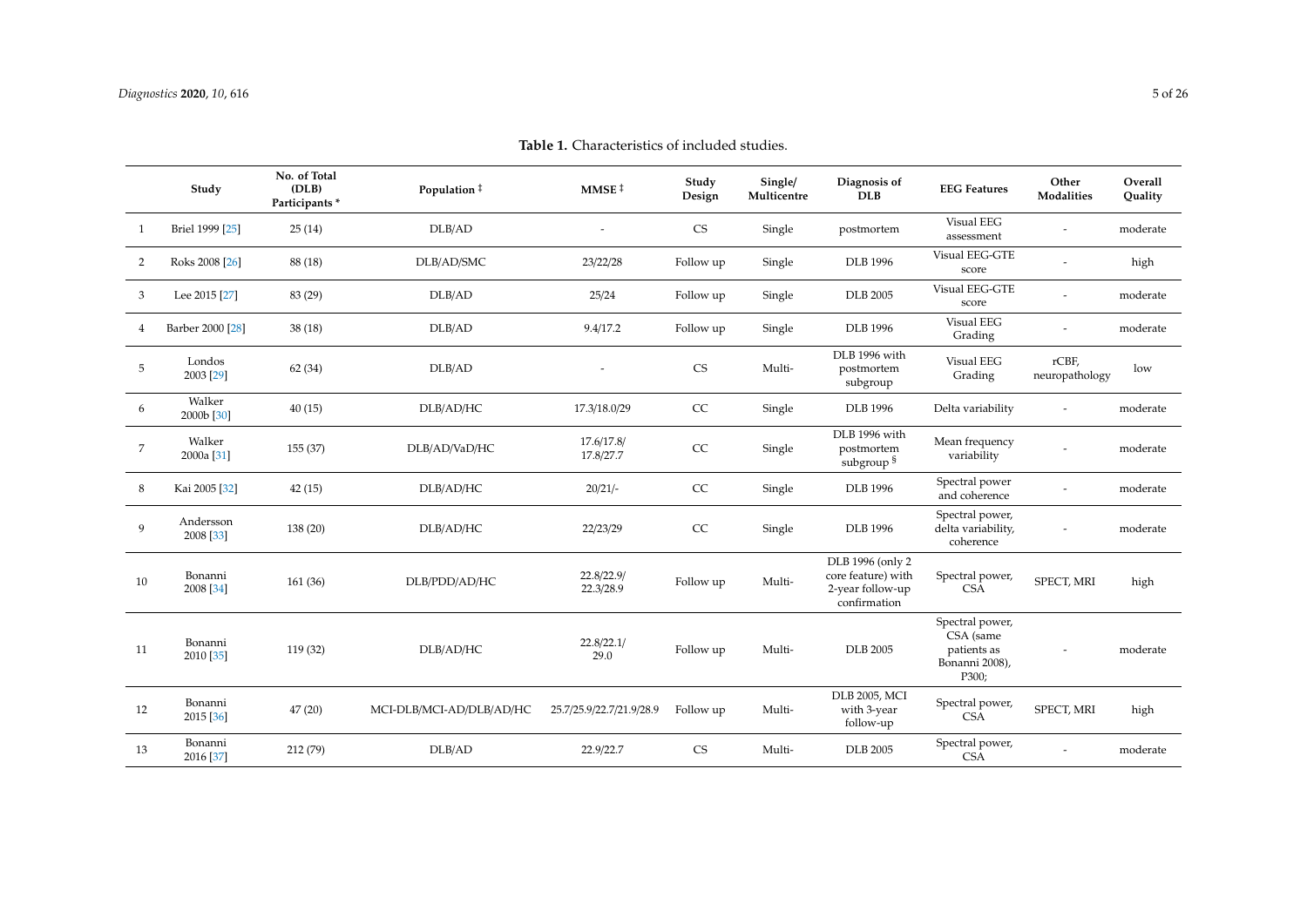| Table 1. Cont. |  |
|----------------|--|
|----------------|--|

|    | Study                           | No. of Total<br>(DLB)<br>Participants <sup>*</sup> | Population ‡                                                       | MMSE <sup>#</sup>                                   | Study<br>Design | Single/<br>Multicentre | Diagnosis of<br><b>DLB</b> | <b>EEG</b> Features                                                                  | Other<br>Modalities            | Overall<br>Quality |
|----|---------------------------------|----------------------------------------------------|--------------------------------------------------------------------|-----------------------------------------------------|-----------------|------------------------|----------------------------|--------------------------------------------------------------------------------------|--------------------------------|--------------------|
| 14 | Stylianou<br>2018 [38]          | 73 (17)                                            | DLB/PDD/AD/HC                                                      | 25/23.7/29.2                                        | CC              | Single                 | DLB 2005 and<br>2017       | <b>CSA</b>                                                                           | $\overline{\phantom{a}}$       | moderate           |
| 15 | Snaedal<br>2012 [39]            | 654 (52)                                           | <b>LBD</b><br><sup>†</sup> /AD/VaD/sMCI/FTLD/depression            |                                                     | <b>CS</b>       | Multi-                 | <b>DLB</b> 2005            | Spectral power,<br>coherence SPR                                                     | MRI/SPECT/<br>DAT/CSF          | low                |
| 16 | Franciotti<br>2013 [40]         | 51(18)                                             | DLB/AD/HC                                                          | 20.6/20.4/<br>28.9                                  | CC              | Multi-                 | <b>DLB</b> 1996            | <b>CSA</b>                                                                           | MRI/fMRI                       | moderate           |
| 17 | Garn 2017 [41]                  | 61(20)                                             | $LBD$ <sup>+</sup> /AD/FTLD                                        | 21.8/24/23.3                                        | Follow up       | Single                 | <b>DLB</b> 2005            | Spectral power,<br>coherence, SVM                                                    |                                | moderate           |
| 18 | Engedal<br>2015 [42]            | 517(15)                                            | LBD <sup>+</sup> /AD/VaD/other Dementia<br>/MCI/SMC/ depression/HC | 24.1/23.3/<br>22.7/24.3/<br>27.1/28.7/<br>27.0/28.9 | CC              | Multi-                 | <b>DLB</b> 2005            | Spectral power,<br>coherence, SPR                                                    |                                | moderate           |
| 19 | Ferreira<br>2016 [43]           | 411(15)                                            | $LBD^{\dagger}/AD/other$ Dementia<br>/MCI/SMC/HC                   | 24.1/23.4/<br>23.5/27.1/<br>28.6/28.9               | CC              | Multi-                 | <b>DLB</b> 2005            | Spectral power,<br>coherence, SPR                                                    | MRI (MTA,<br>PA,<br>GCA-F)/CSF | moderate           |
| 20 | Colloby<br>2016 [44]            | 72 (21)                                            | DLB/AD/HC                                                          | 22.4/20.8/                                          | CC              | Multi-                 | <b>DLB</b> 2005            | Spectral power,<br>coherence SPR                                                     | MRI (MTA)                      | low                |
| 21 | van Dellen<br>2015 [45]         | 198 (66)                                           | DLB/AD/HC                                                          | 23/21/28                                            | CC              | Multi-                 | <b>DLB</b> 2005            | PLI, MST                                                                             | MRI (MTA)                      | moderate           |
| 22 | Peraza 2018 [46]                | 89 (25)                                            | DLB/PDD/AD/HC                                                      | 22.6/22.7/<br>20.1/29.1                             | CC              | Single                 | <b>DLB</b> 2005            | Spectral power,<br>PLI, MST                                                          |                                | moderate           |
| 23 | Dauwan<br>2016b [47]            | 198 (66)                                           | DLB/AD/SMC                                                         | 23/21/28                                            | <b>CS</b>       | Multi-                 | DLB 2005 and<br>2017       | Visual EEG<br>assessments/<br>grading, Spectral<br>power, MST, PTE,<br><b>RFC</b>    | MRI (MTA,<br>GCA)/CSF          | moderate           |
| 24 | Dauwan<br>2016a <sup>[48]</sup> | 198 (66)                                           | DLB/AD/HC                                                          | 23/21/28                                            | CC              | Multi-                 | <b>DLB</b> 2005            | dPTE                                                                                 | $\overline{\phantom{a}}$       | moderate           |
| 25 | Dauwan<br>2018 [49]             | 173 (29)                                           | DLB/AD                                                             | 23/21                                               | <b>CS</b>       | Multi-                 | <b>DLB</b> 2005            | Visual EEG<br>assessment/grading,<br>Spectral power,<br>connectivity,<br>visual, RFC | $\overline{\phantom{a}}$       | moderate           |
| 26 | van der Zande<br>2018 [50]      | 123(41)                                            | DLB/AD/mixed DLB-AD                                                | 24/22/20                                            | <b>CS</b>       | Multi-                 | <b>DLB</b> 2005            | <b>Visual EEG</b><br>assessment/grading,<br>spectral power,<br>PLI, MST, RFC         | DAT/CSF                        | moderate           |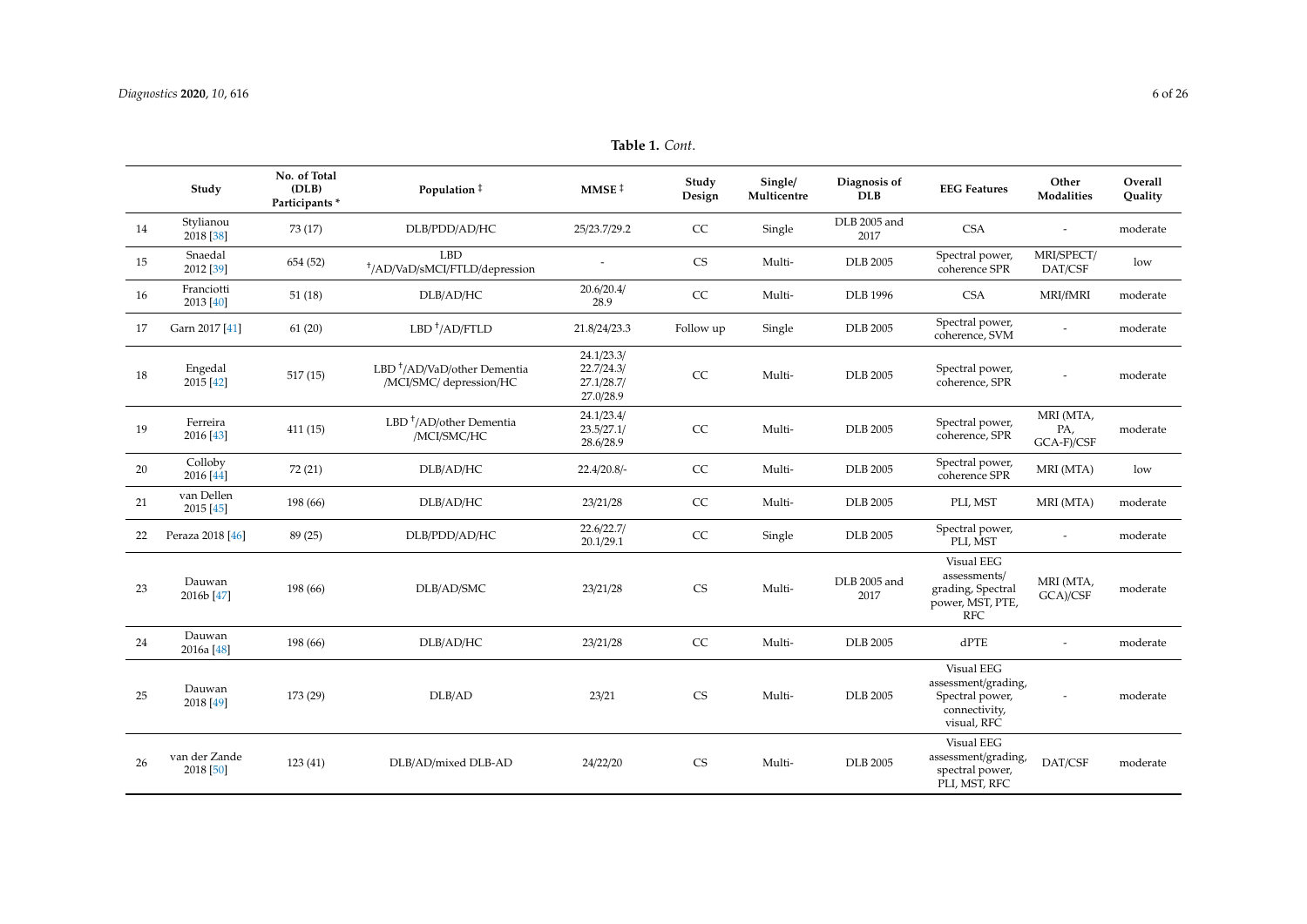|    | Study                             | No. of Total<br>(DLB)<br>Participants <sup>*</sup> | Population ‡                  | MMSE <sup>†</sup>       | Study<br>Design | Single/<br>Multicentre | Diagnosis of<br><b>DLB</b> | <b>EEG</b> Features                           | Other<br>Modalities      | Overall<br>Ouality |
|----|-----------------------------------|----------------------------------------------------|-------------------------------|-------------------------|-----------------|------------------------|----------------------------|-----------------------------------------------|--------------------------|--------------------|
| 27 | Babiloni<br>2017 [51]             | 158 (34)                                           | DLB/PDD/AD/HC                 | 18.6/18.8/<br>18.9/28.7 | CC              | Multi-                 | <b>DLB</b> 2005            | Spectral power,<br>TF and IAF                 |                          | moderate           |
| 28 | Babiloni<br>2018a <sup>[52]</sup> | 158 (34)                                           | DLB/PDD/AD/HC                 | 18.6/18.8/<br>18.9/28.7 | CC              | Multi-                 | <b>DLB</b> 2005            | <b>LLC</b>                                    |                          | moderate           |
| 29 | Babiloni<br>2018b [53]            | 83(23)                                             | MCI-LB/AD-MCI/HC              | 24.7/25.1/<br>28.6      | CC              | Multi-                 | DLB 2005/2017              | Spectral power,<br>TF and IAF                 | MRI/FDG-<br>PET/CSF      | moderate           |
| 30 | Babiloni<br>2019 [54]             | 83 (23)                                            | MCI-LB/MCI-AD/HC              | 25.7/25.6/              | CC              | Multi-                 | DLB 2005/2017              | <b>LLC</b>                                    | MRI/FDG-<br>PET/CSF      | moderate           |
| 31 | Schumacher<br>2019 [55]           | 96(25)                                             | $LBD^+/AD/HC$                 | 23.1/20.7/<br>29.2      | CC              | Single                 | <b>DLB</b> 2005            | Microstates                                   | fMRI                     | moderate           |
| 32 | Tanaka 2017 [56]                  | 93(21)                                             | DLB/AD/HC                     |                         | CC              | Multi-                 | <b>DLB</b> 2005            | Spectral power,<br><b>NAT</b>                 |                          | low                |
| 33 | Liedorp<br>2009 [57]              | 1116 (38)                                          | DLB/AD/VaD/FTLD/MCI/Psych/SMC |                         | <b>CS</b>       | Multi-                 | <b>DLB</b> 1996            | <b>Visual EEG</b><br>assessment               |                          | moderate           |
| 34 | Kurita 2010 [58]                  | 82 (24)                                            | DLB/PDD/AD/HC                 | 20.1/20.3/<br>20.3/28.5 | CC              | Single                 | <b>DLB</b> 2005            | ERP (visual and<br>auditory)                  |                          | moderate           |
| 35 | Perriol 2005 [59]                 | 40(10)                                             | DLB/PDD/AD/HC                 | $\overline{a}$          | CC              | Single                 | NA                         | ERP (auditory)                                | $\overline{\phantom{a}}$ | moderate           |
| 36 | Pugnetti<br>2010 [60]             | 42(10)                                             | DLB/PDD/PD/HC                 | 21.0/18.0/<br>25.5/27.7 | CC              | Single                 | <b>DLB</b> 1996            | <b>GFS</b>                                    | $\overline{\phantom{a}}$ | moderate           |
| 37 | Mehraram<br>2019 [61]             | 96(25)                                             | DLB/PDD/AD/HC                 | 22.7/23.4/<br>20.2/29.2 | CC              | Single                 | DLB 2005 & 2017            | Weighted PLI,<br>weighted network<br>measures | $\overline{\phantom{a}}$ | moderate           |
| 38 | Aoki 2019 [62]                    | 121(41)                                            | DLB/HC                        | $21.4/-$                | CC              | Single                 | <b>DLB</b> 2005            | Resting state<br>network                      |                          | moderate           |
| 39 | Schumacher<br>2020a [63]          | 102(24)                                            | DLB/PDD/AD/HC                 | 23.1/21.6/<br>28.8      | CC              | Single                 | <b>DLB</b> 2017            | Alpha reactivity                              | <b>MRI</b>               | moderate           |
| 40 | Franciotti<br>2020 [64]           | 325 (144)                                          | DLB/AD/HC                     | 22/23/29                | CC              | Multi                  | DLB 2005 & 2017            | Anterior-posterior<br>dominant<br>frequency   |                          | moderate           |

**Table 1.** *Cont*.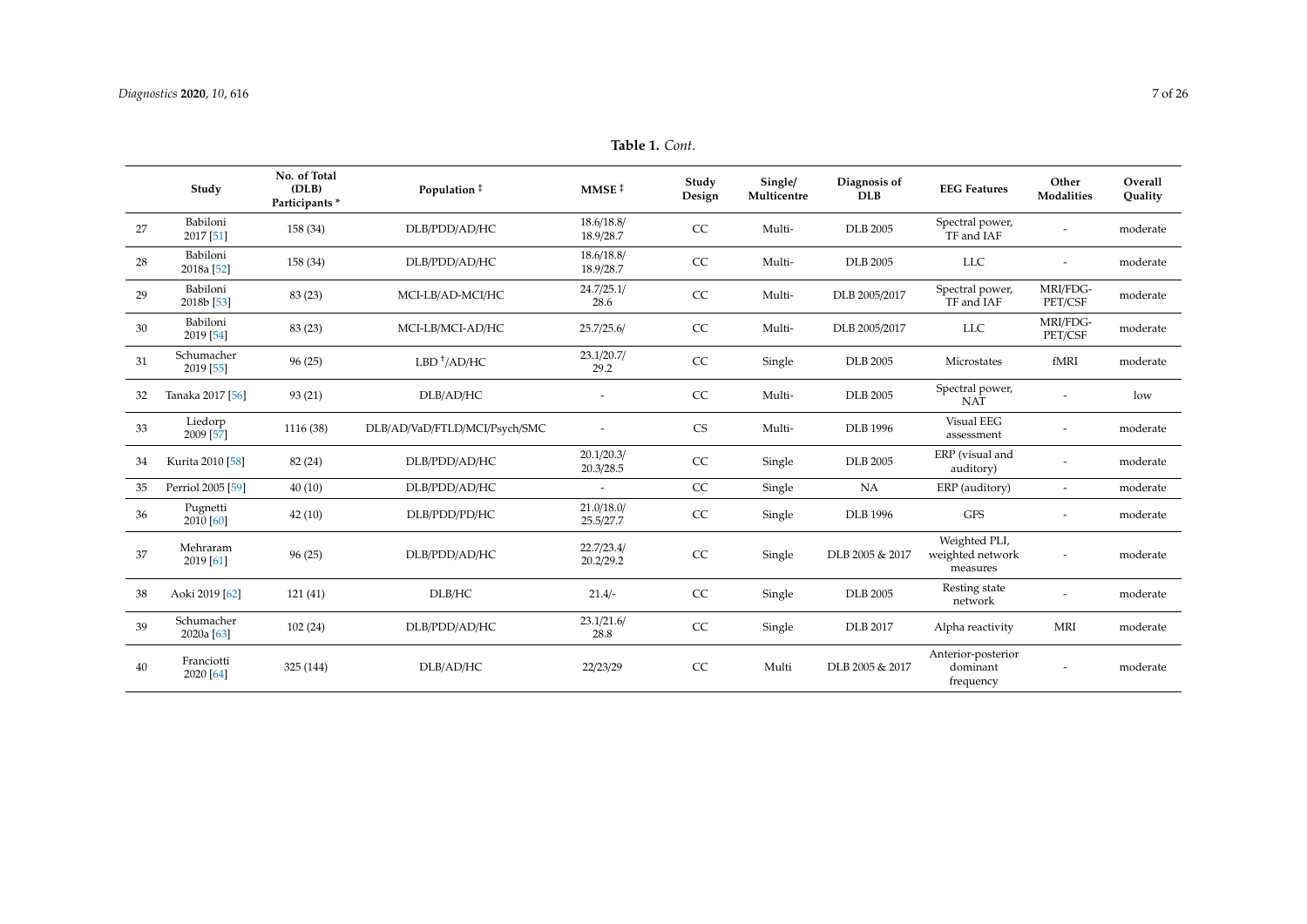**Table 1.** *Cont*.

|    | Study                               | No. of Total<br>(DLB)<br>Participants * | Population ‡        | MMSE <sup>#</sup>       | Study<br>Design | Single/<br>Multicentre | Diagnosis of<br><b>DLB</b>      | <b>EEG Features</b>                         | Other<br>Modalities      | <b>Overall</b><br>Quality |
|----|-------------------------------------|-----------------------------------------|---------------------|-------------------------|-----------------|------------------------|---------------------------------|---------------------------------------------|--------------------------|---------------------------|
| 41 | Massa 2020 [65]                     | 58(12)                                  | MCI-LB/PD/MCI-AD/HC | 26.9/28.8/<br>27.7/29.0 | CC              | Single                 | Not mentioned                   | Alpha/theta ratio                           | $\overline{\phantom{0}}$ | moderate                  |
| 42 | van der Zande<br>2020 [66]          | 114 (37)                                | MCI-LB/MCI-AD       | 27/26                   | CC              | Single                 | DLB 2017 and<br>MCI-LB criteria | Visual EEG<br>assessment,<br>Spectral power |                          | high                      |
| 43 | Schumacher<br>2020b <sup>[67]</sup> | 106(39)                                 | MCI-LB/MCI-AD/HC    | 26.6/26.9/<br>28.5      | CC              | Single                 | Prodromal DLB<br>2020           | Spectral power                              |                          | moderate                  |

<span id="page-7-0"></span>\* Numbers in bracket indicate number of DLB patients † LBD = Lewy body disease-DLB and PDD were analysed as a combined group. ‡ Mean MMSE ordered as per population column. § Sensitivity of 0.83 and a specificity of 0.91 against neuropathological diagnosis in the first 50 patients. AD = Alzheimer's disease; CC = case control; CS = case series; CSA = compressed spectral arrays; CSF = cerebrospinal fluid; DAT = dopamine transporter scan; DLB = dementia with Lewy bodies; EEG = electroencephalography; ERP = event-related potentials; FDG-PET = fluorodeoxyglucose-positron emission tomography; fMRI = functional magnetic resonance imaging; FTLD = fronto-temporal lobar degeneration; GCA = global cortical atrophy; GCA-F = global cortical atrophy frontal sub-score; GFS = global field synchronization; GTE = grand total electroencephalography (EEG); HC = healthy controls; IAF = individual alpha frequency peak; LLC = lagged linear connectivity; MCI = mild cognitive impairment; MCI-AD = mild cognitive impairment due to Alzheimer's disease; MCI-LB = mild cognitive impairment with Lewy bodies; MMSE = Mini-Mental State Examination; MRI = magnetic resonance imaging; MST = minimum spanning tree; MTA = medial temporal atrophy; NA = not available; NAT = neuronal activity tomography; PA = posterior atrophy; PD = Parkinson's disease; PDD = Parkinson's disease dementia; PLI = phase lag index; dPTE = directed phase transfer entropy; rCBF = regional cerebral blood flow; RFC = random forest classification; SMC = subjective memory complaints; SPECT = single-photon emission computed tomography; SPR = statistical pattern recognition; SVM = support vector machine; TF = transition frequency; VaD = Vascular Dementia.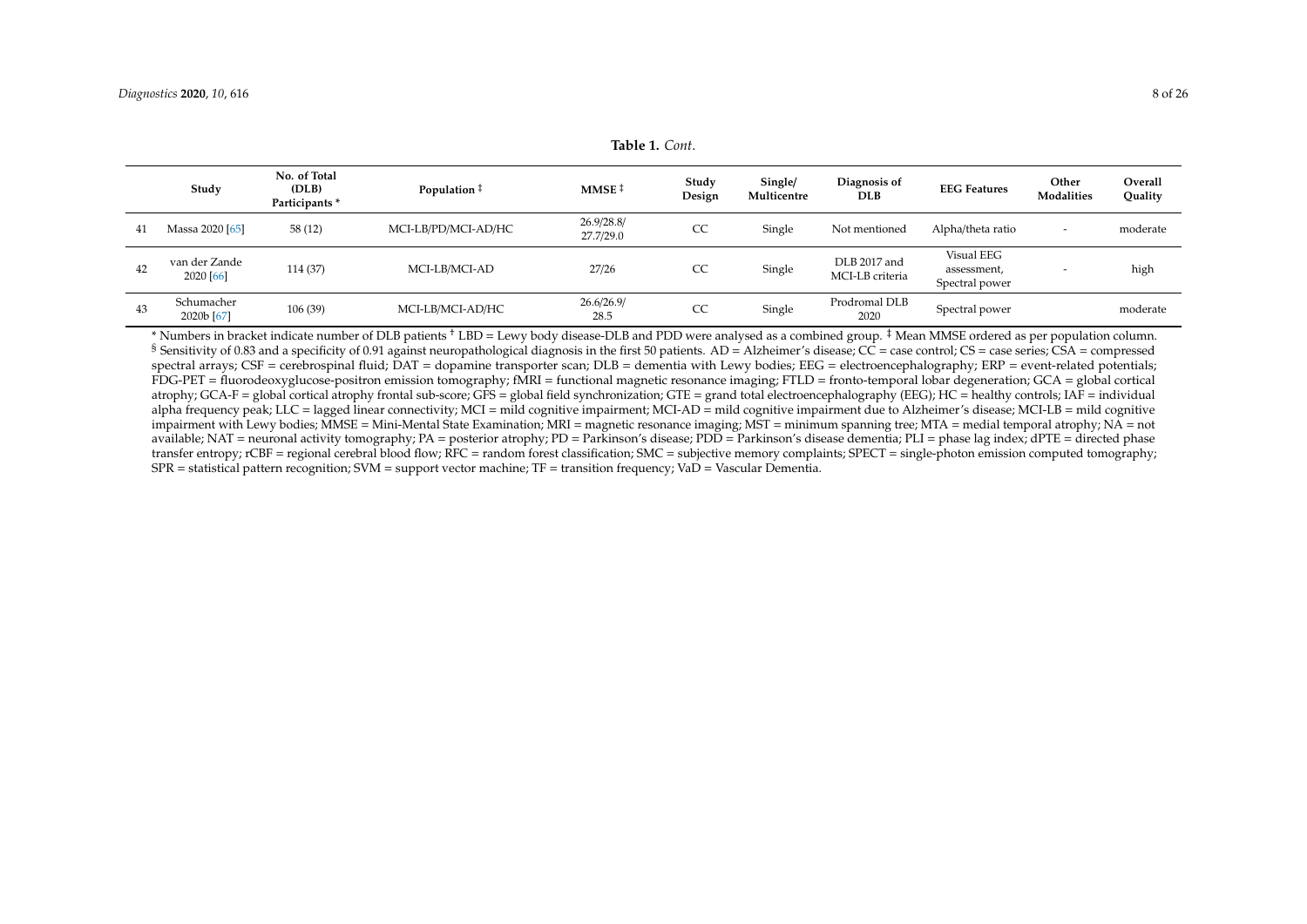Thirty studies reported exclusion of EEG epochs with artefacts while this was not reported in seven; in six studies this was not relevant as they were qualitative studies (Supplemental Table S4). Twenty-eight studies (65%) described procedures to ensure patients were awake during the recording whereas 15 studies did not explicitly report them. Nineteen studies (44.2%) reported blinding of EEG assessors/technicians to diagnosis, one study (2.3%) reported no blinding while 23 (53.5%) did not report whether blinding occurred. In 34 studies, participant groups were age-matched, in six studies, participants were not, and in three studies it was unclear. Apart from healthy controls, cognitive scores were matched between dementia groups in 28 studies and unmatched in 11 studies, including two where the studies aimed to explore EEG across different stages of cognitive impairment. In four studies, it was unclear if the cognitive scores were matched. Seven studies excluded participants with psychotropic drugs from analyses, 23 did not and in 13 studies it was unclear if they were excluded. Amongst the 23 studies that included participants taking psychotropic drugs, the proportion of participants taking them were different between dementia groups (DLB, PDD, AD, and other dementias) in 16 studies. In all but one of these studies, a higher proportion of DLB patients had psychotropic medication compared to AD. In one study which compared PDD to DLB, more PDD than DLB patients were taking L-dopa. In five studies, the proportions of psychotropic drug users were unclear.

#### *3.4. Quality of Included Studies*

Of the 43 studies included, four studies were classified overall as high quality, 35 were moderate and four low quality based on JBI study quality and EEG checklist (Table [1\)](#page-7-0). In the JBI study quality checklist, one study was assessed as high quality, 27 moderate and 15 low quality. On the EEG checklist, 10 studies were assessed as high, 21 moderate and 12 low quality (Supplemental Table S5).

#### *3.5. EEG Analysis*

Figure [2](#page-9-0) illustrates the EEG features and methods used in the studies. These were classified on the basis of the predominant analysis employed: qualitative, spectral power, connectivity, and/or microstates analysis. In addition, we also included machine-learning approaches which utilised a combination of these analyses/features to differentiate between dementia subtypes. Definitions of EEG features are described in Supplemental Table S6.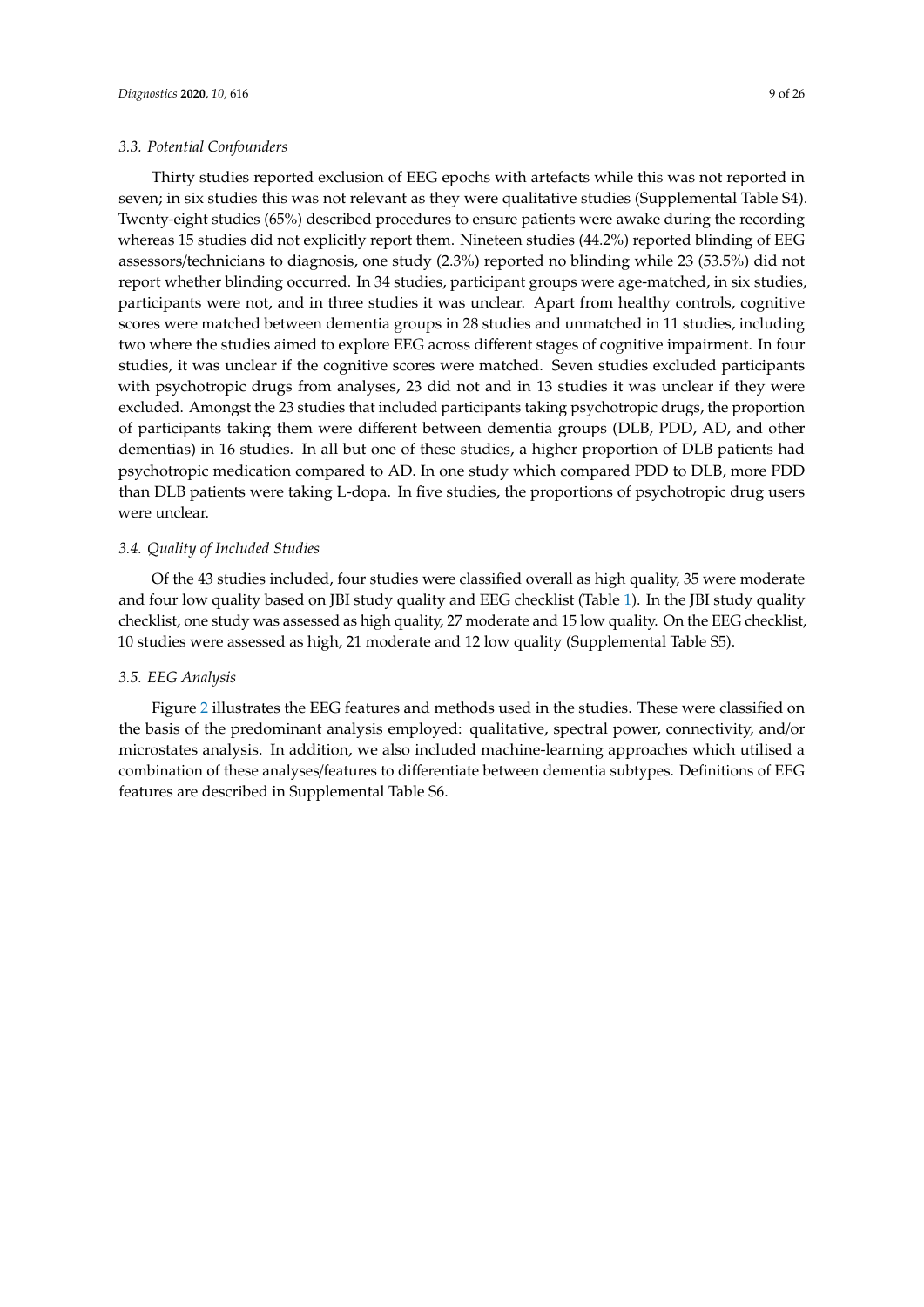<span id="page-9-0"></span>

tomography; FIRDA = frontal intermittent rhythmic delta activities; FP = frequency prevalence;  $GTE$  = grand total EEG score; IAF = individual alpha frequency peak; IPS = intermittent photic stimulation; MFV = mean frequency variability; MS, microstate; TF = transition frequency. **Figure 2.** Classification of EEG parameters and analyses in the included studies. \* Not a quantitative EEG analysis, may include other biomarkers as features.  $BI =$  band inscription;  $DF =$  dominant frequency; DFV = dominant frequency variability; eLORETA = exact low resolution brain electromagnetic

# 3.6. EEG for Comparison of Dementia with Lewy Bodies (DLB) vs. Alzheimer's Disease (AD)/Other Diagnoses

Forty-three studies compared EEG of DLB with other diagnoses, 42 of them included comparison dementias (vascular dementia, frontotemporal lobar degeneration) and depression. One study made comparison between DLB and healthy controls only. Thirty studies included healthy participants as a<br>control group (Table 1) comparison of  $\mathcal{L}_{\text{max}}$  with  $\mathcal{L}_{\text{max}}$  and  $\mathcal{L}_{\text{max}}$  and  $\mathcal{L}_{\text{max}}$  with  $\mathcal{L}_{\text{max}}$  with  $\mathcal{L}_{\text{max}}$ of DLB with AD, 10 studies compared DLB with PDD and 6 studies compared DLB with other control group (Table [1\)](#page-7-0).

# 3.6.1. DLB vs. AD

# Visual EEG Assessments

3.6.1. DLB vs. AD [49](#page-23-16)[,50,](#page-23-17)[57\]](#page-23-18). The majority of DLB patients (up to 97%) in these studies showed focal and diffuse EEG  $\frac{25,00,01}{1}$ have theta/delta and 90% alpha activity [50]. Ten studies included visual EEG assessments as part of the study assessments (Table [1\)](#page-7-0) [\[25](#page-21-17)[–29,](#page-22-18)[47,](#page-23-9) abnormalities [\[25](#page-21-17)[,50](#page-23-17)[,57\]](#page-23-18). More than 90% of DLB patients had theta/delta activity in the posterior, anterior/temporal regions and only 5% had normal alpha activity compared to AD patients where 10%

Three studies classified the severity of EEG abnormalities based on a 4- or 5-point scale i.e.,  $1 =$  normal EEG;  $2 =$  mildly abnormal;  $3 =$  moderately abnormal;  $4 =$  severely abnormal with an addition of 5 = isoelectric in one study. Some studies found EEG severity scores to be significantly worse in DLB than in AD [50] while others showed no difference [\[28,](#page-22-19)[29\]](#page-22-18). However, the features used to assess severity were not standardised and often not clearly defined [\[28,](#page-22-19)[29,](#page-22-18)[50\]](#page-23-17).

Two studies used the grand total EEG (GTE) score, a standardized scoring system, in their visual assessments. The GTE score graded EEG based on background rhythm frequency, reactivity, diffuse slow wave, focal and paroxysmal activities, with a score of 2 to 31, with higher scores indicating more severe EEG abnormalities. The GTE score's sensitivity, specificity and area under receiver operating characteristics curve (AUROC) in differentiating probable DLB from AD were 72%, 85% and 0.9; and 79%, 76% and 0.78 at cut-off of 9.5 [\[26\]](#page-22-20) and 6.5 [\[27\]](#page-22-21), respectively. In particular, frontal intermittent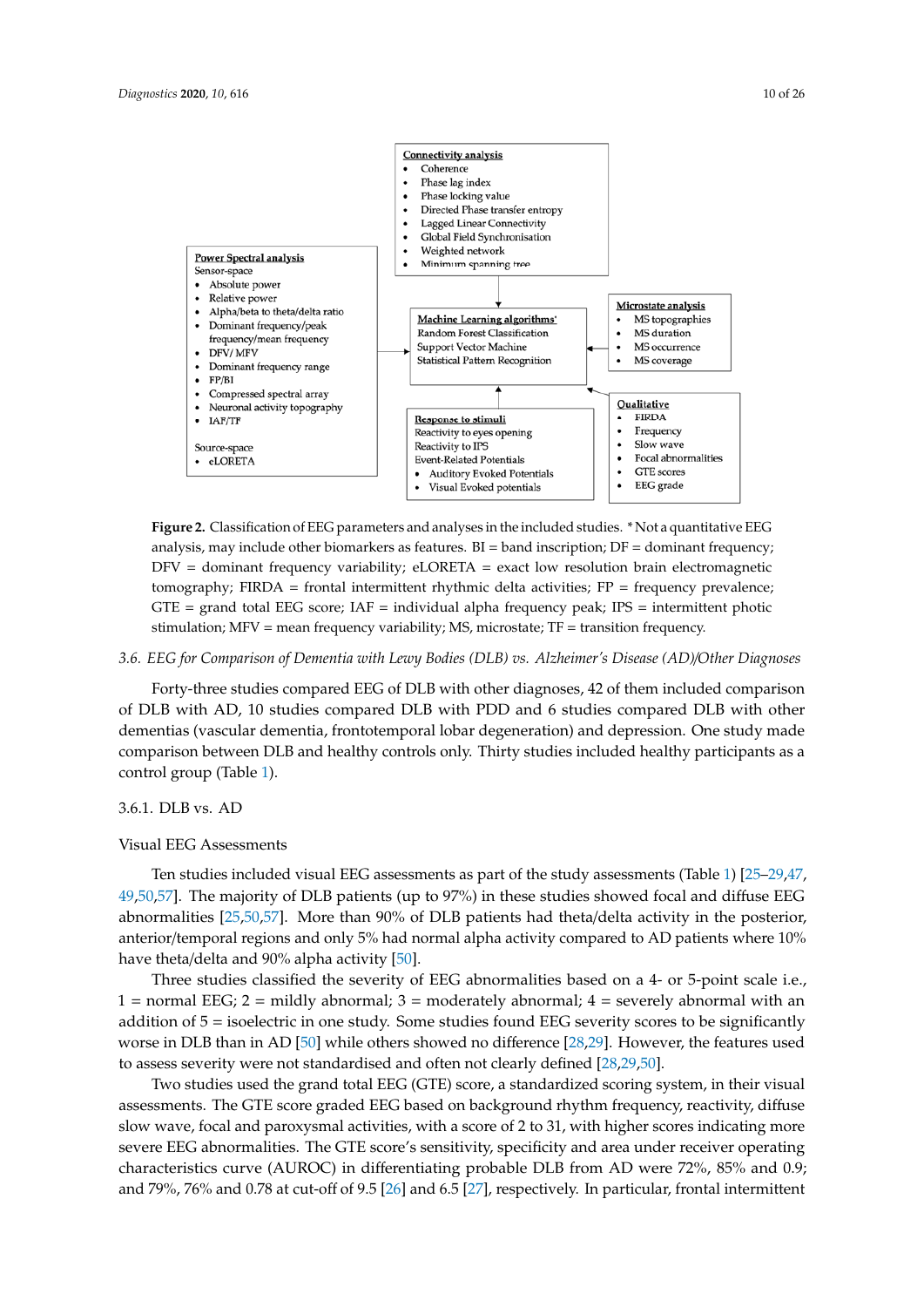rhythmic delta activities (FIRDA) was commonly found in DLB (17.2–33.3%) and less frequent in AD (1.8–5.6%) [\[26,](#page-22-20)[27,](#page-22-21)[49,](#page-23-16)[50\]](#page-23-17). The adjusted odds ratio (aOR) for diagnosis of probable DLB (compared to AD) was 11.0–27.7 [\[26,](#page-22-20)[27\]](#page-22-21) when FIRDA is present.

Quantitative EEG

• Spectral Power Analyses

The dominant background rhythm frequency is consistently reported to be lower in DLB compared to AD (using various measures: mean peak/dominant frequency). The mean peak/dominant frequency ranged between 6.7–7.5 Hz for DLB and 7.5–8.8 Hz for AD [\[33](#page-22-22)[–35](#page-22-23)[,37](#page-22-24)[,38](#page-22-25)[,46,](#page-23-19)[47,](#page-23-9)[49](#page-23-16)[,50](#page-23-17)[,64\]](#page-24-8). Several studies which used the compressed spectral arrays (CSA) method found that between 95–100% of patients with DLB had dominant frequency of <8 Hz while 85–90% of patients with AD had dominant frequency of >8 Hz [\[34](#page-22-14)[,35](#page-22-23)[,37](#page-22-24)[,40\]](#page-22-26). This agrees with findings from visual EEG assessments where a dominant rhythm of <8 Hz would be classified as abnormal and supportive of DLB diagnosis. This consistently translates into higher relative power in lower frequency bands and lower relative power in higher frequency bands and a higher theta/delta to alpha/beta ratio [\[33](#page-22-22)[–35](#page-22-23)[,37](#page-22-24)[,38](#page-22-25)[,46](#page-23-19)[,47,](#page-23-9)[49,](#page-23-16)[50,](#page-23-17)[64\]](#page-24-8) (Table [2\)](#page-10-0).

<span id="page-10-0"></span>**Table 2.** Comparison of relative band power between dementia with Lewy bodies and Alzheimer's disease.

| <b>Relative Power</b> | <b>DLB</b>    | AD.           |
|-----------------------|---------------|---------------|
| Beta                  | $6 - 19%$     | $15 - 25%$    |
| Alpha                 | $11 - 29%$    | $24 - 35\%$   |
| Theta                 | $28 - 40%$    | $11 - 23%$    |
| Delta                 | $34 - 44%$    | $28 - 32\%$   |
| Theta/alpha ratio     | $0.51 - 1.09$ | $0.40 - 0.48$ |

To account for inter-individual variability, some studies use individual alpha frequency peaks (IAF) and transition frequency (TF). IAF is defined as the maximum power density peak in the alpha range (6–14 Hz) [\[51\]](#page-23-20). TF marks the transition frequency between alpha and theta, defined as the minimum power density between 3 to 8 Hz [\[51\]](#page-23-20). Based on TF and IAF, the frequency bands for each subject were estimated as follows: delta from TF-4 Hz to TF-2 Hz, theta from TF-2 Hz to TF; low-frequency alpha band (alpha 1 and alpha 2) from TF to IAF; and high-frequency alpha band (or alpha 3) [\[51\]](#page-23-20). Mean IAF (equivalent of dominant/peak frequency) and TF were reduced in DLB compared to AD [\[51,](#page-23-20)[63\]](#page-24-9) even at the mild cognitive impairment (MCI) stage [\[53\]](#page-23-21). On spectral analysis, alpha relative power in occipital regions was reduced in AD compared to DLB while delta relative power was higher in DLB than AD [\[51](#page-23-20)[,53\]](#page-23-21). Higher alpha power and lower delta power differentiate AD from DLB with sensitivity and specificity of 65–78% in multicentre studies [\[51,](#page-23-20)[53\]](#page-23-21).

Tanaka et al. introduced the concept of neuronal activity topography (NAT), a measure of brain topography based on spectral power which indicates the level of activity and synchrony. This was able differentiate DLB from healthy controls in 86% of patients [\[56\]](#page-23-22).

The findings of EEG variability in DLB have not been consistent. The variability of mean dominant frequency is greater in DLB than AD in some studies [\[31,](#page-22-27)[34,](#page-22-14)[35,](#page-22-23)[37\]](#page-22-24) whereas others have shown greater variability in AD [\[38](#page-22-25)[,46](#page-23-19)[,50\]](#page-23-17). Additionally, delta power variability was reportedly greater in DLB compared to AD in two studies [\[30](#page-22-28)[,33\]](#page-22-22).

Bonanni et al. combined frequency and variability measures and classified them according to five combined spectral array (CSA) patterns (Supplemental Table S6) [\[34\]](#page-22-14). A CSA pattern of stable alpha (dominant alpha in  $\geq 60\%$  of epochs) was present in 0% of DLB and 100% of AD patients [\[34\]](#page-22-14). However, subsequent studies suggest that CSA pattern >2 may better classify DLB compared to AD [\[37\]](#page-22-24). Different DFV cut-offs of >1.2 Hz [\[34,](#page-22-14)[40\]](#page-22-26) and >2.2 Hz [\[37\]](#page-22-24) combined with other parameters (frequency prevalence of alpha/pre-alpha) have been used to differentiate DLB from AD with an accuracy ranging from 75% to 100%.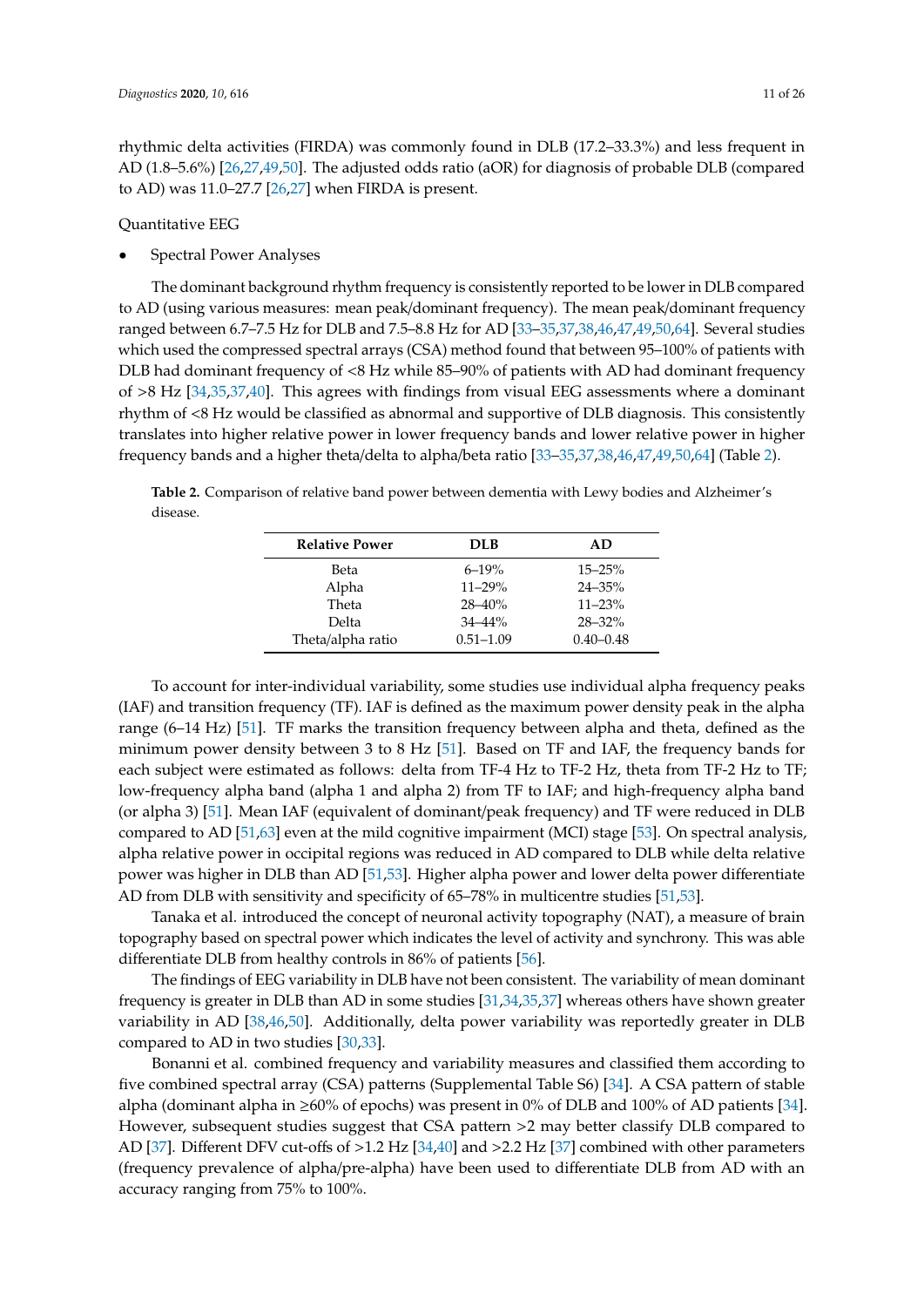One study explored the EEG changes in DLB and AD as the disease progressed from mild dementia (mean MMSE 22.3 and 22.8 respectively) to the moderate stage (mean MMSE 17.1 and 17.2 respectively) after a 2-year follow-up [\[34\]](#page-22-14). While there were decline in dominant frequency in DLB (from 7.4 to 6.8 Hz) and AD (from 8.3 to 8.0 Hz), the dominant rhythm remained within normal alpha range in 90% of AD while they were theta/delta range in 94% of DLB [\[34\]](#page-22-14).

In studies that reported spectral power analyses according to brain regions, reduction in dominant frequency with increase delta power and reduced alpha power affected all posterior, temporal, central and anterior regions [\[32,](#page-22-29)[34,](#page-22-14)[37,](#page-22-24)[38](#page-22-25)[,40](#page-22-26)[,51\]](#page-23-20). Increased theta/delta power or activities appeared to be more prominent in the posterior region in DLB patients in several studies [\[32,](#page-22-29)[34,](#page-22-14)[51\]](#page-23-20). On the other hand, the dominant frequencies were more reduced in the anterior region (5.9–7.0 Hz) compared to posterior (6.9–7.4 Hz) in DLB patients in several studies [\[34](#page-22-14)[,37](#page-22-24)[,64\]](#page-24-8). However, in these studies, AD patients' dominant frequencies were lower in the anterior region (7.3–8.4 Hz) than posteriorly (8.3–8.8) as well. Although the dominant frequency was lower with more pre-alpha activities in the anterior region, the diagnostic accuracy of posterior pre-alpha rhythm was higher in differentiating DLB from AD [\[34](#page-22-14)[,36](#page-22-30)[,37\]](#page-22-24). Contrastingly another study reported that pre-alpha activities were more prevalent in the anterior region (88%) compared to posterior (74%) in DLB and the presence of anterior pre-alpha with posterior alpha appeared specific to DLB when compared to AD and healthy controls [\[64\]](#page-24-8).

## **Connectivity**

Twenty studies investigated connectivity including coherence, Granger causality, phase lag index (PLI), weighted PLI, lagged linear connectivity (LLC), and global field synchronisation (GFS). Coherence is the correlation between signals x and y as a function of the frequency, ranging between 0 and 1 [\[68\]](#page-24-10). This measure may be influenced by volume conduction through the scalp. Coherence in the theta range, was reported in two studies to be higher in DLB compared to AD [\[32](#page-22-29)[,33\]](#page-22-22). On the other hand, coherence in the alpha and beta range was found to be reduced in DLB compared to AD in one study [\[33\]](#page-22-22), while others have reported higher alpha and beta coherence [\[32\]](#page-22-29) in DLB.

Granger causality was used to describe whether the time course of the EEG in channel X can help to predict the future values of the EEG signal in channel Y [\[69\]](#page-24-11). One study found parietal region Granger causality to be significantly higher in DLB compared to AD and have a high accuracy of  $\sim$ 100% [\[41\]](#page-22-31).

The PLI estimates consistent causal delay between two signal sources and is less affected by the scalp's volume conduction. PLI scores are bounded between 0 and 1, where 0 means lack of causal synchronisation and 1 full causal synchronization [\[70\]](#page-24-12). The PLI within the alpha range was reportedly lower in DLB than AD, indicating more severe changes in connectivity in DLB [\[45](#page-23-23)[,49,](#page-23-16)[50\]](#page-23-17). The alterations in alpha network connectivity resonate with another study which reported reduced mean alpha band directed phase transfer entropy (dPTE), which measures posterior-to-anterior connectivity, in DLB compared to AD [\[48\]](#page-23-24).

Weighted PLI is a development of PLI which involves weighting the PLI values with the imaginary part of the cross-spectrum between the two time-series [\[71\]](#page-24-13); the latter part of the cross spectrum is associated with the phase difference, i.e., the delay, between the signals. An imaginary part close to zero means that the two signals are almost overlapping. One benefit of weighted PLI is that PLI may be artificially increased by noisy conducting sources, whilst in weighted PLI this effect tends to be lower [\[71\]](#page-24-13). Only one study used this approach, finding that weighted PLI was lower in the beta band in DLB compared to AD [\[61\]](#page-24-14).

LLC is a connectivity measure that is obtained using exact low-resolution brain electromagnetic tomography (eLORETA) software. LLC estimates functional cortical source connectivity removing zero-lag instantaneous phase coupling between cortical sources of resting state EEG rhythms and is less influenced by volume conduction [\[72\]](#page-24-15). LLC in alpha and delta ranges was reduced in AD compared to DLB, which Babiloni et al. suggested might imply that there was more cortical disconnection in AD than in DLB as both conditions progress to dementia [\[52\]](#page-23-25).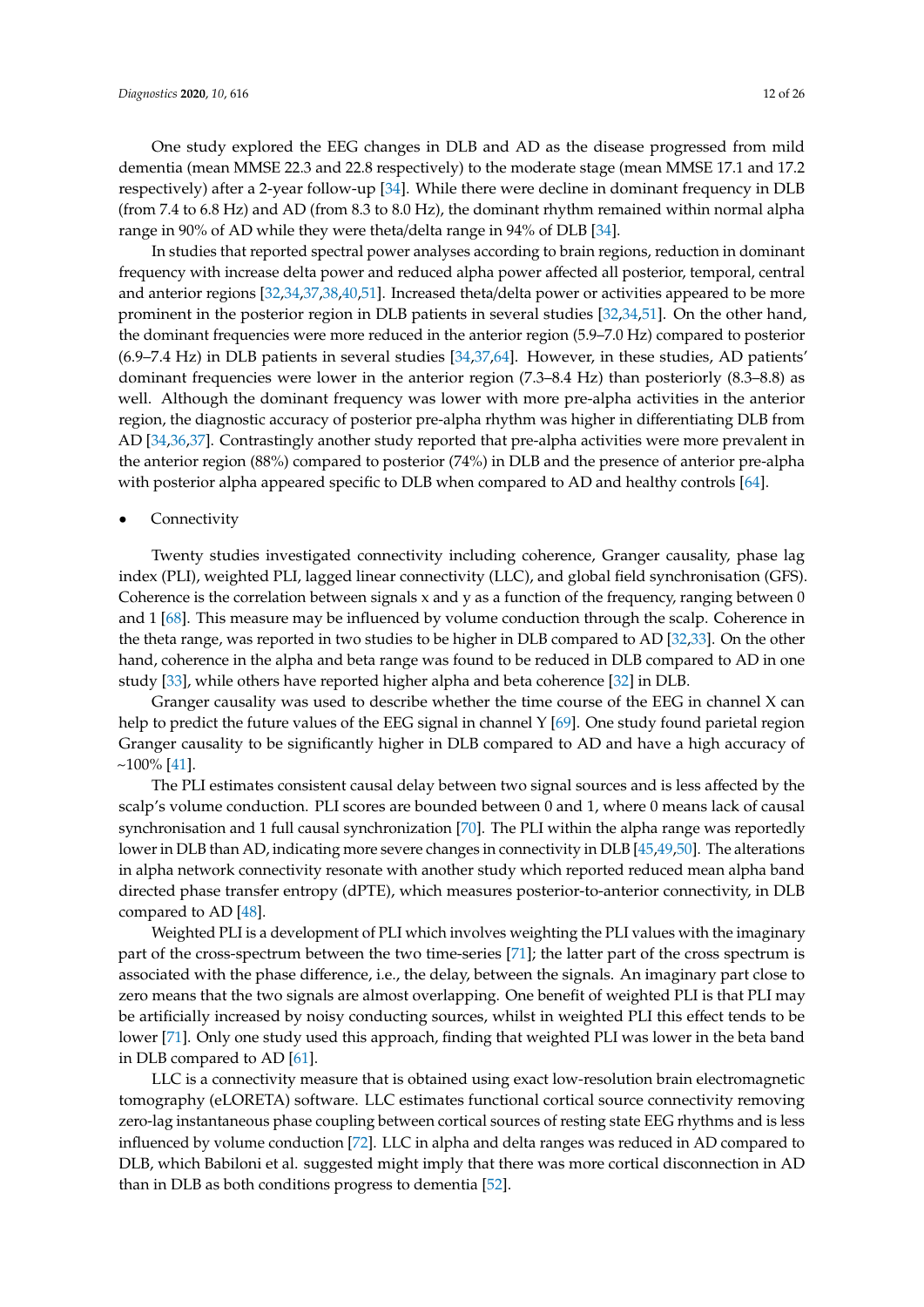A graph theory approach based on weighted network and minimum spanning tree (MST) analyses has also been implemented to assess functional network connectivity. The one study which examined weighted PLI demonstrated weaker connectivity and greater network segregation in the beta network in DLB compared to AD [\[61\]](#page-24-14). MST was used in four studies [\[45–](#page-23-23)[47](#page-23-9)[,50\]](#page-23-17) which reported lower degree, lower betweenness centrality, higher diameter, higher eccentricity and lower leaf-fraction in DLB compared to AD [\[45](#page-23-23)[,50\]](#page-23-17) indicating loss of hubness and a less-efficient network. The MST in DLB appears to have a randomised pattern associated with decreased efficiency and reduced synchronization compared to AD [\[46\]](#page-23-19). Table [3](#page-12-0) summarises EEG connectivity findings in DLB.

<span id="page-12-0"></span>

| <b>Studies</b>                        | <b>Band</b> | Measure    | Result       |
|---------------------------------------|-------------|------------|--------------|
| Andersson 2008 [33]                   | Beta        | Coherence  | AD > DLB     |
| Dauwan 2016a [48]                     | Beta        | PTE.       | AD > DLB     |
| Mehraram 2019 [61]                    | Beta        | WPLI       | AD > DI.B    |
| Kai 2005 [32]                         | Beta        | Coherence  | AD < DLB     |
| Andersson 2008 [33]                   | Alpha       | Coherence  | AD > DI.B    |
| van Dellen 2015 [45]                  | Alpha       | PLI        | AD > DI.B    |
| Dauwan 2018 [49]                      | Alpha       | PLI        | AD > DI.B    |
| van der Zande 2018 [50]               | Alpha       | PLI        | AD > DLB     |
| Kai 2005 [32]                         | Alpha       | Coherence  | AD < DI.B    |
| Dauwan 2016a [48]                     | Alpha       | <b>PTE</b> | AD < DLB     |
| Babiloni 2018a [52]                   | Alpha       | LLC        | AD < DLB/PDD |
| Andersson 2008 [33];<br>Kai 2005 [32] | Theta       | Coherence  | AD < DLB     |
| Babiloni 2018a [52]                   | Delta       | LLC        | AD < DLB/PDD |

**Table 3.** Summary of studies on EEG connectivity measures in DLB.

AD = Alzheimer's disease; DLB = dementia with Lewy bodies; LLC = lagged linear connectivity; PDD = Parkinson's disease dementia; PLI = phase lag index, PTE = phase transfer entropy; WPLI = weighted phase lag index. AD > DLB indicates weaker connectivity in DLB compared to AD; AD < DLB indicates weaker connectivity in AD compared to DLB.

#### **Microstate**

EEG microstates are transiently stable brain topographies whose temporal characteristics provide insight into the brain's dynamic repertoire. In one study, microstate duration was found to be increased with a reduced number of microstates per second in patients with LBD compared to AD and healthy controls [\[55\]](#page-23-26). Longer microstate duration was correlated with a loss of dynamic functional connectivity between the basal ganglia and thalamic networks and large-scale cortical networks on functional magnetic resonance imaging (fMRI) [\[55\]](#page-23-26).

**Reactivity** 

Reactivity of rhythmic background activity to eyes opening was reduced in DLB compared to AD in qualitative and quantitative analyses in one study [\[26\]](#page-22-20). More recently, Schumacher et al. [\[63\]](#page-24-9) showed that alpha reactivity, quantified by the relative reduction in alpha power over occipital electrodes when opening the eyes, was reduced in DLB and PDD patients compared to AD and healthy controls. The loss of reactivity correlated with loss of NBM volume particularly in PDD patients.

• Event-Related Potential

Delayed P300 and anterior-to-posterior scalp amplitude gradient inversion on an auditory oddball paradigm evoked potential can differentiate DLB from AD [\[35\]](#page-22-23). Pre-pulse inhibition, a marker of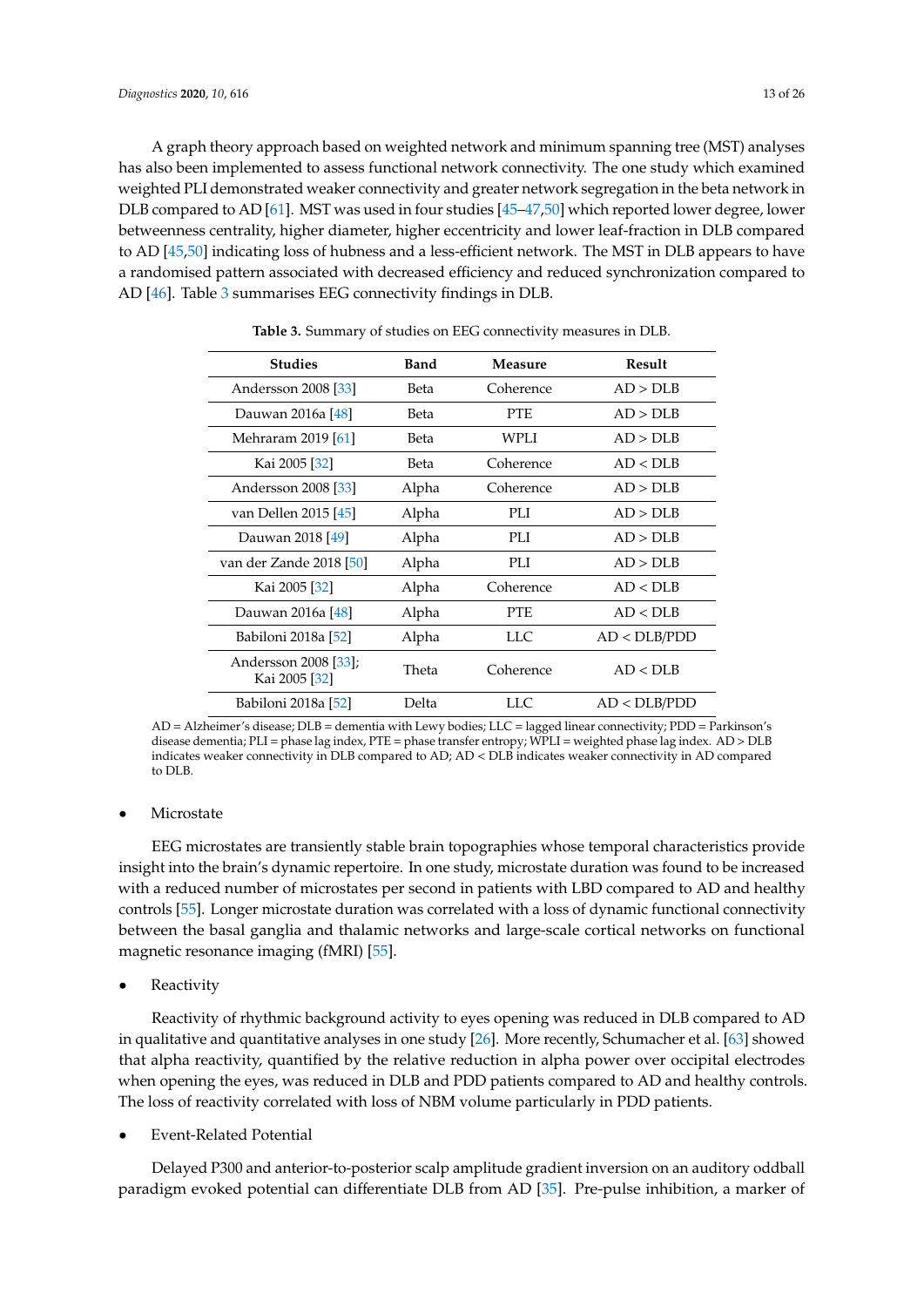auditory sensory filtering, was shown to be reduced in DLB compared to AD and healthy controls [\[59\]](#page-23-27). Visual P3 was significantly delayed in DLB compared to AD [\[58\]](#page-23-28). However, evoked response to visual stimuli appears to be more affected than responses to auditory stimuli in DLB patients, with the Visual P3/Auditory P3 latency ratio (VP3/AP3, comparing the prolongation of latency with visual and auditory evoked response) significantly higher in DLB than in AD [\[58\]](#page-23-28).

#### • Machine-Learning Algorithms

Machine-learning algorithms, using between 2 to 61 features, were utilised in seven studies to differentiate DLB and AD. The accuracy of machine learning methods ranged between 66% to  $\sim$ 100% [\[39](#page-22-32)[,41–](#page-22-31)[44](#page-23-29)[,47](#page-23-9)[,50](#page-23-17)[,61\]](#page-24-14). The number of features used, however, does not appear to influence accuracy. One study found that only including just two features, Granger causality and the ratio of theta band power and beta1 band power in the model, accuracy, sensitivity and specificity reach  $\sim$ 100% [\[41\]](#page-22-31).

• Multimodal Use of EEG and Other Biomarkers

Several studies have combined the use of neuroimaging, CSF, and key clinical features with EEG. In these studies EEG showed better accuracy than neuroimaging and CSF biomarkers in diagnosing DLB compared to AD [\[43](#page-22-33)[,44](#page-23-29)[,47\]](#page-23-9). The combination of EEG and structural magnetic resonance imaging (MRI) also may increase accuracy, sensitivity and specificity to >90% [\[44\]](#page-23-29) in differentiating DLB from AD.

#### 3.6.2. Prodromal DLB and Progression to Dementia

EEG abnormalities on visual rating have been reported to be more common in DLB even at the mild cognitive impairment (MCI) stage. Comparing MCI with Lewy bodies (MCI-LB) and MCI due to AD (MCI-AD), diffuse abnormalities (76% vs. 8%) and FIRDA (22% vs. 0%) were more common in MCI-LB [\[66\]](#page-24-16). EEG severity scores were significantly worse in MCI-LB as well, where only 16% of MCI-LB had normal EEG while EEGs were normal in 49% of MCI-AD [\[66\]](#page-24-16).

Quantitative EEG findings of MCI-LB have been reported to be similar to those reported in DLB vs. AD, where MCI-LB have lower dominant frequency compared to MCI-AD [\[65–](#page-24-17)[67\]](#page-24-18). This also translates into higher pre-alpha power and lower alpha and beta power and a higher theta/alpha ratio [\[65–](#page-24-17)[67\]](#page-24-18). Schumacher 2020b reported that spectral power analyses had sensitivities of 23–51%, specificity of 81–97% and area under receiver operating characteristics curve (AUROC) of 0.54–0.71 in diagnosing MCI-LB (Table [4\)](#page-14-0) [\[67\]](#page-24-18). On the other hand, van der Zande 2020 reported AUROC of 0.76–0.97 but sensitivities and specificities were not reported [\[66\]](#page-24-16). Connectivity of MCI-LB was only studied in one study, which reported that LLC within the alpha range, were decreased in MCI-LB and MCI-AD compared to age-matched controls; however there was no difference between the MCI groups [\[54\]](#page-23-30).

Several studies explored whether EEG features can predict progression to dementia in patients with MCI. One study reported a reduction in mean frequency and alpha/theta ratio in MCI who progressed to DLB (MCI-LB) compared to those who progressed to AD(MCI-AD) [\[65\]](#page-24-17). Another study used CSA to predict progression in patients with MCI to DLB, AD or no progression at 3 years with an overall accuracy of 76%. In this study all patients with MCI who progressed to DLB had a CSA pattern of >1 (1 plus to 5) while 93% who progressed to AD had a CSA pattern 1 (stable alpha) at baseline [\[36\]](#page-22-30). In comparison, the presence of one or more core or supportive clinical features of DLB predicted progression to DLB in 75% of patients with MCI. When MCI patients who progressed to DLB (MCI-LB) were compared to DLB patients, the dominant frequency variability was similar although DLB patients had lower mean dominant frequencies [\[36\]](#page-22-30). Although both MCI-LB and MCI-AD group had similar MMSE at baseline (mean 25.7 and 25.9 respectively) and a similar decline on follow-up (20.6 in DLB and 20.5 in AD), follow-up EEG of patients with MCI-DLB showed progression where all patients with CSA 1 plus progressed to CSA 2 or 3. Conversely, follow-up EEG of patients with MCI-AD showed no progression (93% with CSA pattern 1) despite the cognitive decline.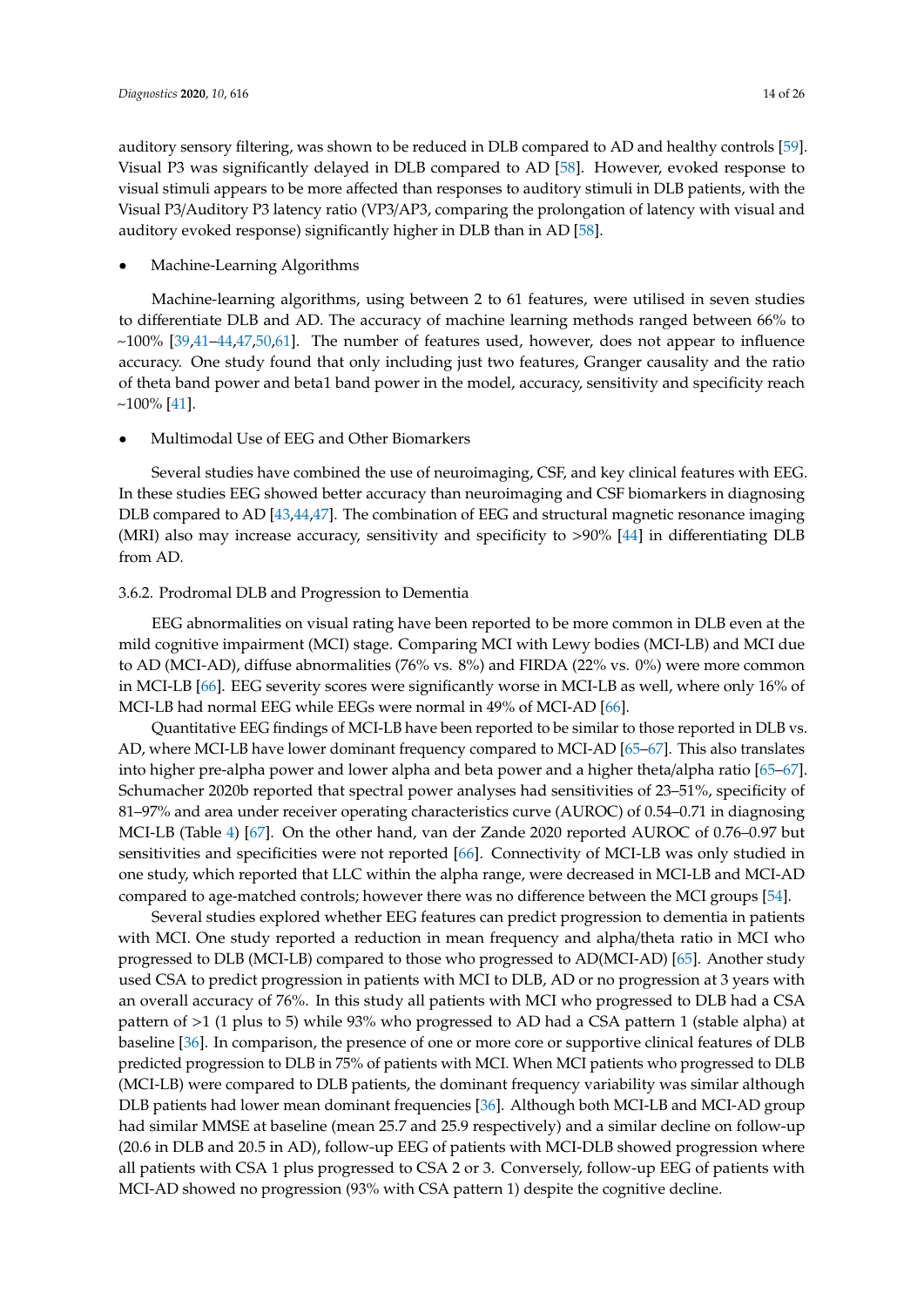<span id="page-14-0"></span>

| <b>EEG Features</b>                             | <b>Studies</b>                                                                                                                 | Sensitivity              | Specificity              | Accuracy       | <b>AUROC</b>             |
|-------------------------------------------------|--------------------------------------------------------------------------------------------------------------------------------|--------------------------|--------------------------|----------------|--------------------------|
| DLB vs. AD                                      |                                                                                                                                |                          |                          |                |                          |
| EEG severity grade                              | Barber 2000 [28];<br>Londos 2003 [29];<br>van der Zande 2018 [50]                                                              | 97%                      | 100%                     | 99%            |                          |
| <b>GTE</b>                                      | Roks 2008 [26];<br>Lee 2015 [27]                                                                                               | 72-79%                   | 76-85%                   |                | $0.78 - 0.90$            |
| Occipital alpha power                           | Babiloni 2017 [51];<br>Babiloni 2018b [53]                                                                                     | 65-78%                   | $67 - 74%$               | 70-73%         | $0.72 - 0.75$            |
| Parietal delta power                            | Babiloni 2018b [53]                                                                                                            | 78%                      | 67%                      | 73%            | 0.72                     |
| Delta SD                                        | Andersson 2008 [33]                                                                                                            | 75%                      | 80%                      |                |                          |
| Theta $FP + theta$ power $+ theta$ -alpha DFV   | Stylianou 2018 [38]                                                                                                            | 92%                      | 83%                      |                | 0.94                     |
| CSA pattern                                     | Bonanni 2015 [36]                                                                                                              | $~100\%$                 | $~100\%$                 | $~100\%$       | $\frac{1}{2}$            |
| PLI beta band                                   | Dauwan 2018 [49]                                                                                                               | 93%                      | 97%                      | 95%            | $\overline{\phantom{m}}$ |
| MST-PLI                                         | Peraza 2018 [46]                                                                                                               | 80%                      | 85%                      |                | 0.86                     |
| Weighted PLI network                            | Mehraram 2019 [61]                                                                                                             | 47%                      | 100%                     | 66%            | 0.78                     |
| P300- reversed amplitude distribution gradients | Bonanni 2010 [35]                                                                                                              | 70%                      | 97%                      |                | $\overline{a}$           |
| Machine learning algorithms                     | Garn 2017 [41];<br>Mehraram 2019 [61];<br>Snaedal 2012 [39];<br>Engedal 2015 [42];<br>Ferreira 2016 [43];<br>Colloby 2016 [44] | 76-100%                  | 77-100%                  | 66-100%        | $0.78 - 0.93$            |
| MCI-LB vs. MCI-AD*                              |                                                                                                                                |                          |                          |                |                          |
| EEG severity grade $> 2$                        | van der Zande 2020 [66]                                                                                                        | $\overline{\phantom{a}}$ | $\overline{a}$           |                | 0.76                     |
| Diffuse abnormalities                           | van der Zande 2020 [66]                                                                                                        |                          |                          |                | 0.84                     |
| Peak/dominant frequency                         | van der Zande 2020 [66];<br>Schumacher 2020b [67]                                                                              | 51%                      | 86%                      | ٠              | $0.70 - 0.89$            |
| Beta power                                      | van der Zande 2020 [66];<br>Schumacher 2020b [67]                                                                              | 61%                      | 81%                      | L.             | $0.71 - 0.91$            |
| Alpha power                                     | van der Zande 2020 [66];<br>Schumacher 2020b [67]                                                                              | 41%                      | 97%                      | $\overline{a}$ | $0.66 - 0.85$            |
| Pre-alpha power                                 | Schumacher 2020b [67]                                                                                                          | 56%                      | 83%                      |                | 0.68                     |
| Theta power                                     | van der Zande 2020 [66];<br>Schumacher 2020b [67]                                                                              | 33%                      | 89%                      | L.             | $0.60 - 0.94$            |
| Delta power                                     | van der Zande 2020 [66];<br>Schumacher 2020b [67]                                                                              | 23%                      | 89%                      |                | $0.54 - 0.55$            |
| Theta/alpha ratio                               | van der Zande 2020 [66];<br>Schumacher 2020b [67]                                                                              | 49%                      | 83%                      |                | $0.64 - 0.92$            |
| Theta/alpha ratio + alpha1power + FIRDA         | van der Zande 2020 [66]                                                                                                        | $\overline{\phantom{a}}$ | $\overline{\phantom{a}}$ | $\overline{a}$ | 0.97                     |

**Table 4.** Diagnostic accuracy of specific EEG features.

AUROC = area under receiver operating characteristics curve; CSA = combined spectral arrays; DFV = dominant frequency variability; FIRDA = frontal intermittent rhythmic delta activities; FP = frequency prevalence' GTE = grand total EEG; MCI-AD = mild cognitive impairment due to Alzheimer's disease; MCI-LB = mild cognitive impairment with Lewy bodies; MST = minimum spanning tree; PLI = phase lag index; SD = standard deviation. \* Sensitivities and specificities for MCI-LB vs. MCI-AD were all reported by Schumacher 2020b; AUROC reported by both Schumacher 2020b and van der Zande 2020.

More recently, van der Zande et al. identified several EEG features that predicted shorter progression to dementia stage in patients with MCI-LB including diffuse abnormalities, defined as dominant frequency <8 Hz affecting all brain regions, (hazard ratio, HR 9.9, 1.9–49.3), EEG severity scores of >2 (HR 4.1, 95%CI 1.4–11.3) and lower alpha-2 power of <0.06 (HR 5.1, 1.5–16.5) [\[66\]](#page-24-16). The mean time to dementia was 2.8 years in patients with diffuse abnormalities compared to 6.9 years when this is absent [\[66\]](#page-24-16).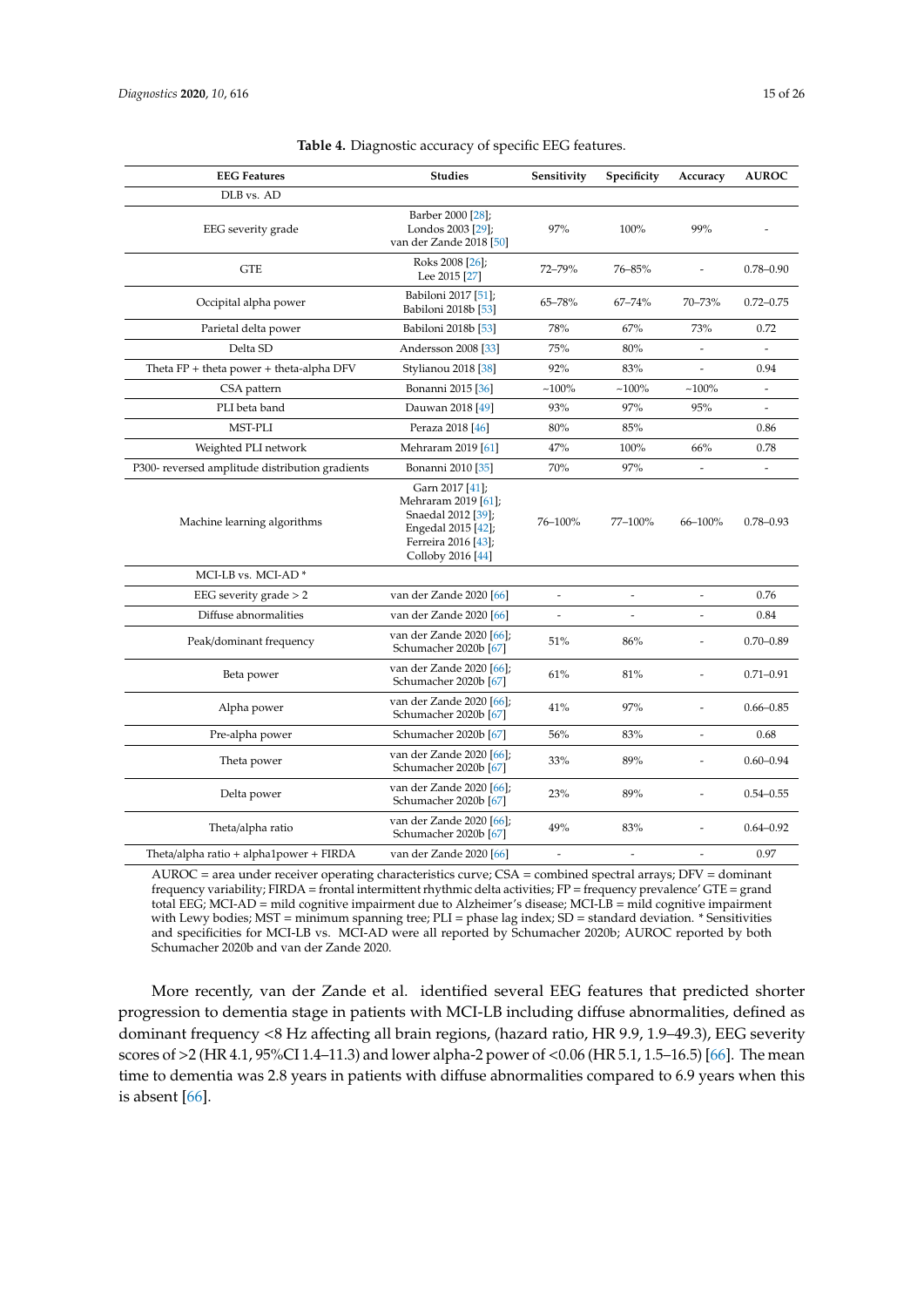#### 3.6.3. Summary of EEG Accuracy

In summary, the accuracy of EEG features in differentiating DLB from AD, in the MCI to moderate dementia stage, varies between fair to excellent, depending on type and number of features used (Table [4\)](#page-14-0).

#### 3.6.4. DLB vs. Parkinson's Disease Dementia (PDD)

EEG findings of DLB and PDD with cognitive fluctuations appears similar while differences have been observed between DLB and PDD without cognitive fluctuations. DLB and PDD with cognitive fluctuations tend to have lower mean frequency, higher theta/delta and lower alpha power as well as lower alpha/theta ratios than PDD without cognitive fluctuations and AD [\[34,](#page-22-14)[38](#page-22-25)[,46](#page-23-19)[,51,](#page-23-20)[52\]](#page-23-25). In the study by Bonanni et al. a stable alpha CSA pattern was not found in any patients with DLB and PDD with cognitive fluctuations [\[34\]](#page-22-14). In all DLB and PDD patients with cognitive fluctuations the prevalence of a pre-alpha frequency was >40% and the prevalence of an alpha frequency was <32%, while in all PDD patients with no cognitive fluctuations, the prevalence were  $\leq 11\%$  and  $\geq 55\%$  respectively [\[34\]](#page-22-14). A reduction in functional connectivity (LLC and GFS) in the alpha band has also been noted in DLB compared to PDD [\[52,](#page-23-25)[60\]](#page-24-19).

Pre-pulse inhibition (auditory sensory filtering) appears moderately reduced in PDD compared to AD, but is less affected when compared to DLB [\[59\]](#page-23-27). Both DLB and PDD have reduced reactivity to eyes opening [\[60](#page-24-19)[,63\]](#page-24-9) and intermittent photic stimulation [\[60\]](#page-24-19).

#### 3.6.5. Mixed DLB/AD

Patients with a clinical diagnosis of AD with visual hallucinations share certain EEG features with DLB including lower dominant frequency, higher theta, lower alpha power, and increased theta/alpha ratio when compared to AD patients without hallucinations [\[49\]](#page-23-16). AD patients with hallucinations had higher alpha band connectivity, as measured with PLI, compared to DLB, but lower connectivity compared to AD with no hallucinations. This suggests that the severity of EEG abnormalities in AD patients with hallucinations lies between DLB and AD without hallucinations [\[49\]](#page-23-16). Similar findings were also observed in DLB patients with CSF tau/Aβ-42 ratio > 0.42 (i.e., likely mixed DLB/AD disease). Patients with mixed DLB/AD disease appear to have lower dominant frequency, higher theta power, lower alpha power, increased theta/alpha power ratio, and lower PLI compared to AD, whereas no differences have been observed between DLB and mixed DLB/AD disease [\[50\]](#page-23-17).

#### 3.6.6. DLB vs. Depression/Psychiatric Disorders

In one study that compared visual EEG assessment of DLB and psychiatric disorders, a normal EEG was only present in 1.2% of patients with DLB with 6.2% having only focal abnormalities, 30.9% having diffuse (only) abnormalities and 61.7% both focal and diffuse abnormalities [\[57\]](#page-23-18). Conversely, 60% of patients with psychiatric disorder had normal EEG, 29% had only focal abnormalities, 16.1% only diffuse abnormalities and 13% both focal and diffuse abnormalities. However, the types of medication taken by both groups of patients were not reported [\[57\]](#page-23-18). Two studies that used machine-learning algorithms including a combination of relative and absolute powers of delta to gamma frequency band, peak frequency, power ratio and coherences, found a AUROC of 0.95 to 0.98 in differentiating DLB from depression [\[39,](#page-22-32)[42\]](#page-22-34).

#### *3.7. Clinical Correlates of EEG Measures in DLB*

#### 3.7.1. Cognitive Fluctuations

Four studies described the correlations of EEG findings with cognitive fluctuations. One qualitative study reported temporal slow-wave transients to be significantly associated with episodes of loss of consciousness [\[25\]](#page-21-17). Frequency variability of the theta and delta band in the central, posterior, and lateral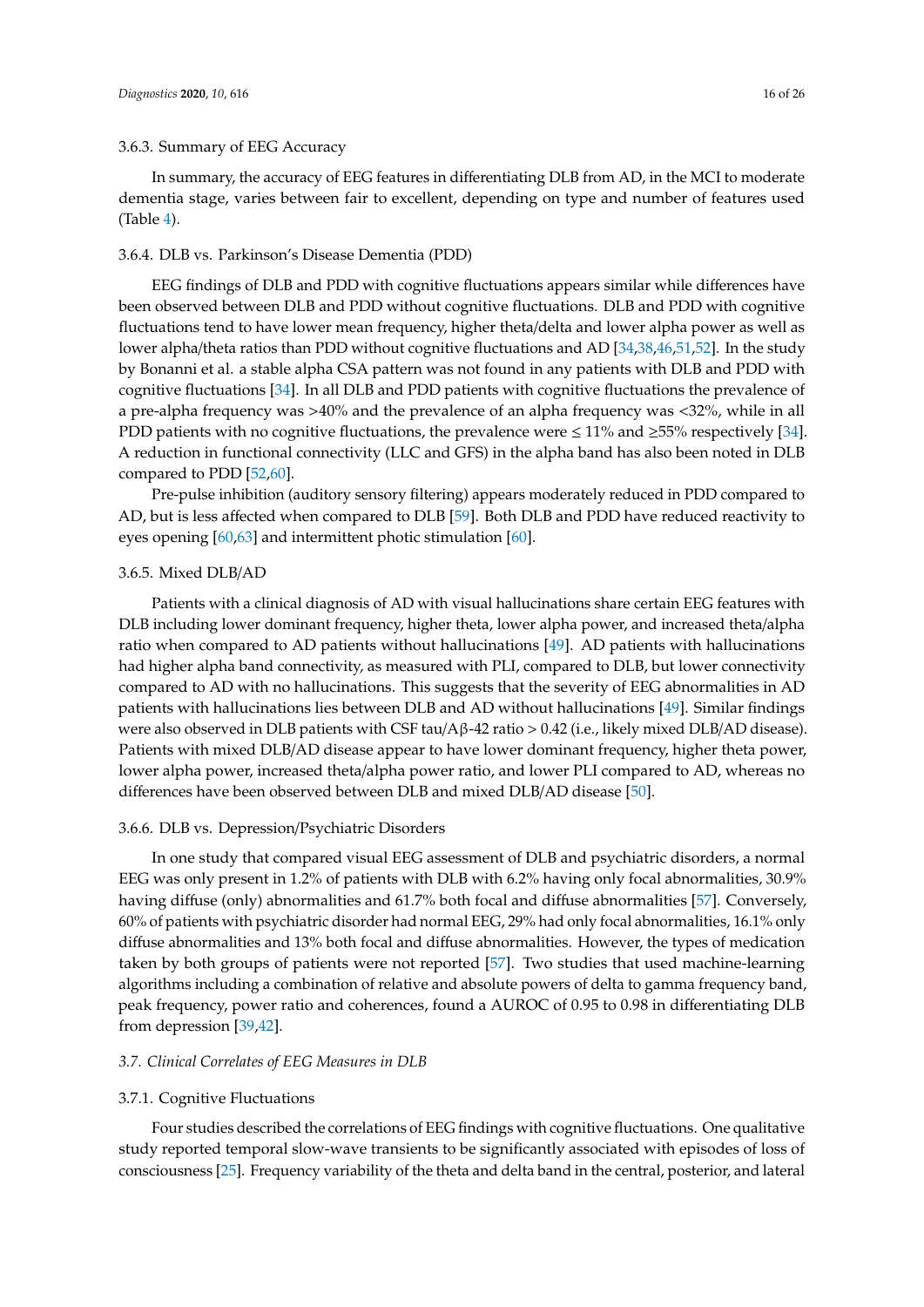regions correlated significantly with cognitive fluctuation scores (either Cognitive Drug Research Computerised Assessment System-Dementia, COGDRAS-D and Clinician Assessment of Fluctuation, CAF) with a Spearman's coefficient (*r*) of 0.42 to 0.81 [\[30](#page-22-28)[,31](#page-22-27)[,38\]](#page-22-25). In addition, P300 latency (Pearson's correlation coefficient,  $rs = 0.6$ ), amplitude ( $rs = -0.5$ ) and anterior-to-posterior amplitude distribution gradient correlated with CAF ( $rs = 0.5$ ) [\[35\]](#page-22-23). In microstates analysis, longer mean microstates duration correlated with worse cognitive fluctuations (Mayo fluctuation scale,  $rs = 0.56$ ) [\[55\]](#page-23-26).

#### 3.7.2. Hallucinations

Dauwan and colleagues [\[49\]](#page-23-16) compared 3 groups of patients: DLB (all of whom had hallucinations), AD with visual hallucinations and AD without hallucinations. DLB patients had similar peak frequency compared to AD with hallucinations but lower frequency than AD without hallucinations. DLB and AD with hallucinations had lower alpha and higher theta power compared to AD without hallucinations. Alpha range PLI was also lower in DLB and AD with hallucinations compared to AD without hallucinations. These findings suggest that slowing of dominant rhythm and decreased functional connectivity is associated with the presence of hallucinations. In another study, memory perception network in the EEG-resting state network correlated with hallucination component of neuropsychiatric inventory (NPI) scale ( $rs = 0.44$ ) [\[62\]](#page-24-20).

As noted previously, patients with visual hallucinations (PDD with visual hallucinations and DLB) have higher VP3/AP3 latency ratio compared to those without hallucinations (AD and PDD without visual hallucinations) [\[58\]](#page-23-28). A cut-off VP3/AP3 latency ratio of >1.21 had moderate accuracy in differentiating patients with visual hallucinations from those without visual hallucinations (AUROC 0.73, accuracy 70%, sensitivity 69% and specificity 70%) [\[58\]](#page-23-28).

#### 3.7.3. Degree of Cognitive Impairment

Severity of EEG abnormalities from visual assessment ( $rs = -0.61$ ) [\[28\]](#page-22-19), dominant frequency in anterior and posterior derivations ( $rs = 0.2$ –0.3), frequency prevalence (FP) theta in anterior and posterior derivations (rs =  $-0.2$ ); FP alpha anteriorly (rs = 0.2), alpha (rs = 0.35–0.38) and delta power (rs = −0.25 to −0.32) [\[51](#page-23-20)[,53\]](#page-23-21), GFS (Pearson's coefficient, *r* = 0.43) [\[60\]](#page-24-19), P300 latency (rs = −0.6) [\[35\]](#page-22-23) as well as lower leaf fraction (rs = 0.27), higher diameter (rs =  $-0.29$ ) and higher eccentricity (rs =  $-0.34$ ) on MST correlated with MMSE scores [\[45\]](#page-23-23). Another study noted that occipital alpha activity and memory perception network correlated with Alzheimer's Disease Assessment Scale-Cognitive Subscale (ADAS-Cog) with  $rs = -0.37$  and  $-0.32$  respectively [\[62\]](#page-24-20).

#### 3.7.4. Domains of Cognitive Impairment

Correlations of EEG features and specific domains of cognitive function in DLB were reported in five studies (Table [5\)](#page-17-0), primarily fronto-executive and visual. The correlation coefficient values ranged between 0.29 to 0.60 indicating weak to moderate correlations.

| Study             | <b>Test</b>                             | <b>EEG Features</b>            | Correlation<br>Coefficient (rs) |
|-------------------|-----------------------------------------|--------------------------------|---------------------------------|
|                   | Frontal lobe                            |                                |                                 |
| Bonanni 2010 [35] | <b>FAB</b>                              | P300 latency on auditory ERP   | $-0.6$                          |
| Bonanni 2010 [35] | <b>FAB</b>                              | P300 amplitude on auditory ERP | $-0.5$                          |
|                   | Attention/concentration                 |                                |                                 |
| Aoki 2019 [62]    | revised Wechsler<br><b>Memory Scale</b> | Occipital alpha activity       | 0.45                            |

**Table 5.** Correlation of EEG features with domains of cognitive function.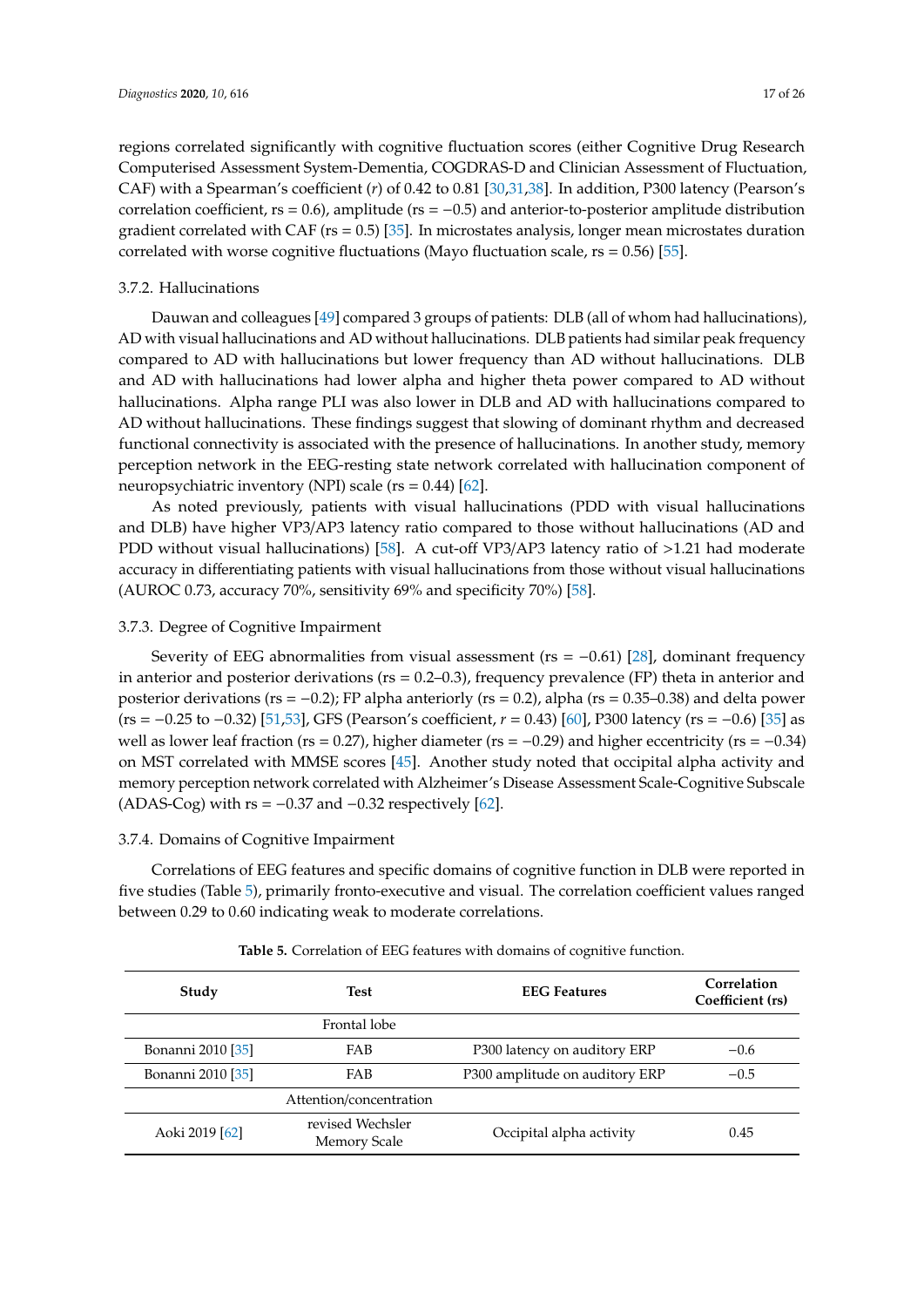<span id="page-17-0"></span>

| Study                | <b>Test</b>             | <b>EEG Features</b>                                              | Correlation<br>Coefficient (rs) |
|----------------------|-------------------------|------------------------------------------------------------------|---------------------------------|
|                      | Executive function      |                                                                  |                                 |
| van Dellen 2015 [45] | TMT-B                   | connectivity strength on MST                                     | 0.31                            |
| Dauwan 2016a [48]    | TMT-B                   | mean PTE gradient in posterior<br>brain regions in the beta band | $-0.37$                         |
| Mehraram 2019 [61]   | FAS verbal fluency      | node degree in alpha range on<br>weighted PLI                    | $-0.46$                         |
| Mehraram 2019 [61]   | FAS verbal fluency      | average path length in alpha range<br>on weighted PLI            | 0.44                            |
| Aoki 2019 [62]       | Verbal fluency          | Occipital alpha activity                                         | 0.34                            |
| Aoki 2019 [62]       | Verbal fluency          | memory perception network                                        | 0.36                            |
| Aoki 2019 [62]       | Verbal fluency          | sensorimotor network                                             | $-0.44$                         |
|                      | Language                |                                                                  |                                 |
| Mehraram 2019 [61]   | Animal naming           | clustering coefficient of weighted<br>PLI network                | $-0.44$                         |
|                      | Visual perception       |                                                                  |                                 |
| van Dellen 2015 [45] | visual association test | Leaf fraction-MST                                                | 0.29                            |
| van Dellen 2015 [45] | visual association test | tree hierarchy-MST                                               | 0.29                            |
| van Dellen 2015 [45] | visual association test | connectivity strength-MST                                        | 0.33                            |
| Aoki 2019 [62]       | shape discrimination    | Occipital alpha activity                                         | $-0.46$                         |
| Aoki 2019 [62]       | shape discrimination    | memory perception network                                        | $-0.41$                         |

| Table 5. Cont. |  |
|----------------|--|
|----------------|--|

FAB = frontal assessment battery; MST = minimum spanning tree; TMT-B = trails making test-B.

#### 3.7.5. Neuropsychiatric Symptomatology

Weighted PLI in alpha and beta range correlated with the NPI hallucinations subscale in one study ( $rs = -0.61$  for alpha;  $rs = -0.53$  for beta) in DLB patients [\[61\]](#page-24-14). The visual perception network correlated with the anxiety ( $rs = -0.36$ ) and depression ( $rs = -0.43$ ) components of the NPI, whereas the self-referential network associated with NPI-depression ( $rs = -0.32$ ) [\[62,](#page-24-20)[64\]](#page-24-8).

In one ERP study, P300 latency ( $rs = 0.6$ ), anterior-to-posterior latency distribution gradient  $(rs = 0.5)$ , amplitude  $(rs = -0.5)$ , and anterior-to-posterior amplitude distribution gradient  $(rs = 0.5)$ correlated significantly with total NPI score in one study [\[35\]](#page-22-23).

## 3.7.6. Motor Symptoms

One study reported a reduced GFS response to intermittent photic stimulation with more severe motor symptoms in PD patients (Unified Parkinson's Disease Rating Scale [UPDRS], *r* = −0.40, *p* = 0.04) but correlation in DLB was not reported [\[60\]](#page-24-19).

## *3.8. Treatment E*ff*ect on EEG*

The effect of cholinesterase inhibitors (ChEI) on EEG is unclear, with two studies showing no effect [\[26](#page-22-20)[,27\]](#page-22-21). However, both studies had a small number of participants taking cholinesterase inhibitors with only two DLB and AD patients in one study [\[26\]](#page-22-20) and one DLB and two AD patients in another [\[27\]](#page-22-21) taking these agents. Both studies also did not have a before and after cholinesterase inhibitor EEG comparison. In another study, donepezil-treated DLB patients have been reported to have lower delta and theta power and coherence than those not treated with donepezil [\[32\]](#page-22-29). Treatment with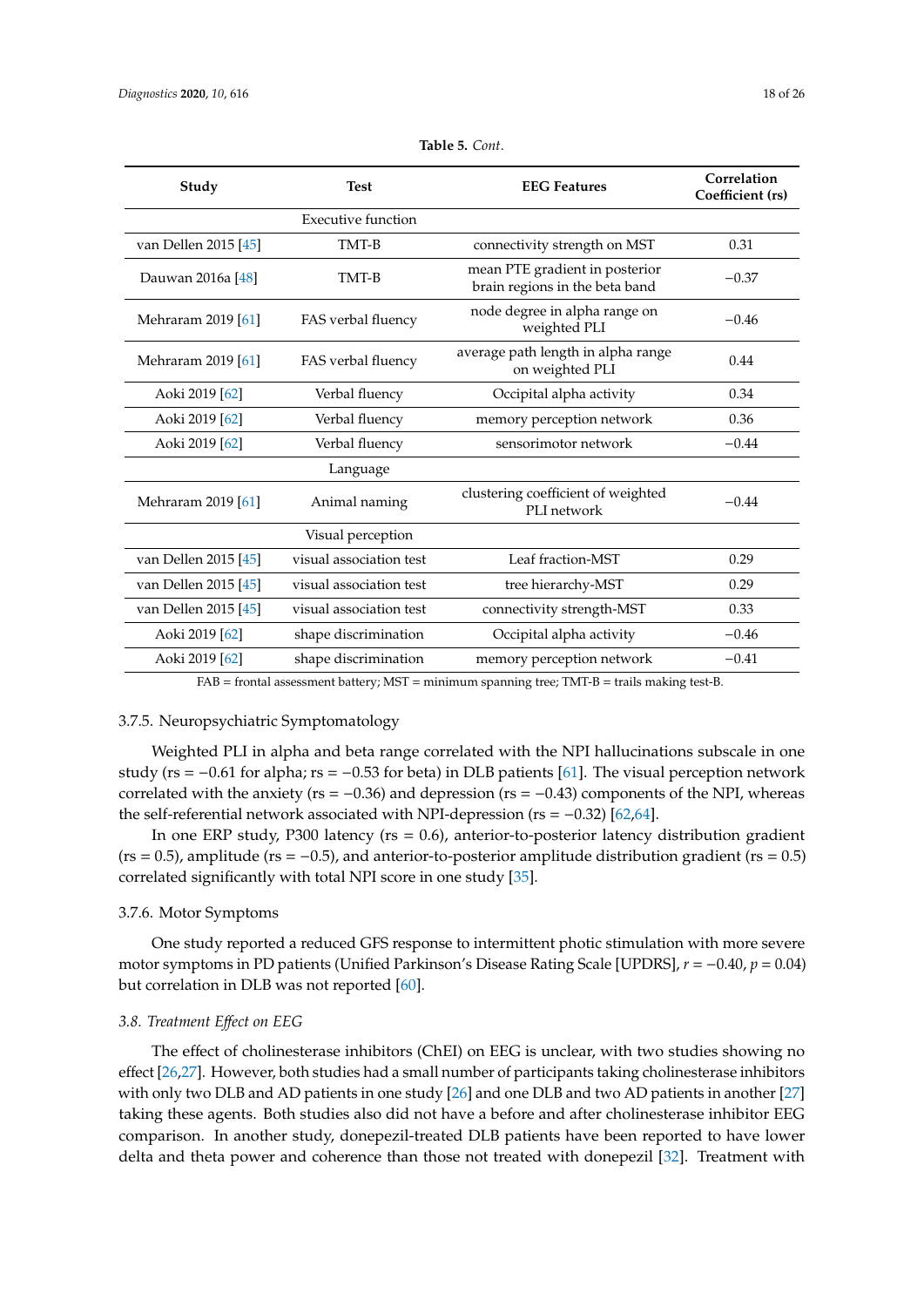dopaminergic agents did not have a significant effect on alpha power and reactivity among patients with DLB and PDD in one study [\[63\]](#page-24-9).

#### **4. Discussion and Conclusions**

A main finding from our systematic review is that a normal EEG strongly argues against a diagnosis of DLB; >90% of DLB patients have diffuse abnormalities while an estimated 5–10% of AD patients have abnormal EEGs [\[50\]](#page-23-17). The most consistent EEG finding that differentiates DLB from AD appears to be the slowing of the background rhythm. The dominant background rhythm was predominantly within the alpha range in AD, whilst it tends to be lower (pre-alpha or high theta) in DLB. This is also reflected in quantitative EEG analyses, with the consensus from many studies being an increase in theta/delta power, a decrease in alpha/beta power, and consequently a reduced alpha/beta to theta/delta ratio. A dominant frequency cut-off of <8 Hz may differentiate DLB from AD in 85–100% of patients [\[34,](#page-22-14)[37,](#page-22-24)[40\]](#page-22-26).

The slowing of dominant frequency in DLB compared to AD is apparent from MCI stage and persists as a differentiating feature in mild to moderate dementia stage. In corresponding stages of dementia with comparable MMSE scores, dominant frequencies are reported to be slower in DLB compared to AD. Our synthesis of the literature is in agreement with EEG studies in AD, where the dominant frequencies are reported within alpha range in the mild to moderate stage, with slowing occurring as the dementia progresses [\[73,](#page-24-21)[74\]](#page-24-22) although there has not been any comparison between DLB and AD, as yet, of EEG changes in the severe dementia stage.

The slowing of dominant frequency with its associated spectral power features had moderate (AUROC 0.54–0.71, sensitivities 23–51%, specificities 81–97%) to good (AUROC 0.76–0.97) performance in diagnosing MCI-LB [\[66](#page-24-16)[,67\]](#page-24-18). Thus, potentially at the prodromal stage, EEG may be comparable to dopaminergic imaging which had a sensitivity of 61% and specificity of 89% in diagnosing MCI-LB [\[75\]](#page-24-23). In addition, EEG features including CSA pattern >1, diffuse slowing, EEG severity grade and alpha-2 power were predictive of progression to dementia [\[36,](#page-22-30)[66\]](#page-24-16). However, given the small number of studies performed to date, variable accuracy performance, as well as lack of clarity on what is the optimal EEG spectral feature(s) for diagnostic separation, further validation studies in prodromal DLB groups are needed.

The slowing of dominant frequency affects all brain regions, although slowing in the posterior rhythm have a higher diagnostic yield in differentiating DLB from AD [\[34,](#page-22-14)[36,](#page-22-30)[37\]](#page-22-24). Notably, there was one study which showed that the appearance of anterior pre-alpha rhythms may occur and be specific to DLB in the mild stage [\[64\]](#page-24-8) and thus this EEG feature could herald the emergence of dementia; however further evaluation in longitudinal cohorts, particularly from earlier, prodromal or MCI stages would be needed to support this assertion.

A normal alpha dominant posterior rhythm is thought to be a product of thalamo-cortical interactions [\[76\]](#page-24-24). Patients with central thalamic pain had slowing of the dominant rhythm and increased theta power, which partially reversed with thalamic surgery [\[77\]](#page-24-25). There is also evidence that the dominant posterior rhythm is acetylcholine-mediated as injection of scopolamine induces the slowing of dominant rhythm in healthy controls [\[78\]](#page-24-26). DLB is associated with marked degeneration of NBM and pedunculopontine nucleus (PPN) [\[79\]](#page-25-0), nuclei which provide the majority of cholinergic drive to cortex and thalamus, respectively. Hence, the lack of a normal alpha frequency dominant rhythm in DLB may be a marker of cholinergic dysfunction-associated thalamocortical dysrhythmia [\[7\]](#page-21-1). However, thalamocortical dysrhythmia may also be related to noradrenergic and serotoninergic deficiencies as well, being implicated in depression, schizophrenia and obsessive compulsive disorders [\[76\]](#page-24-24).

Certain symptoms such as cognitive impairment [\[80\]](#page-25-1), cognitive fluctuations, and visual hallucinations [\[81](#page-25-2)[–83\]](#page-25-3) also correlate with cholinergic deficiency. The slowing of background rhythms, quantified by lower alpha and higher delta appears to correlate with more severe cognitive impairment [\[51](#page-23-20)[,53](#page-23-21)[,60\]](#page-24-19) and variability of the dominant frequency may be associated with cognitive fluctuations [\[30](#page-22-28)[,31](#page-22-27)[,34](#page-22-14)[,38\]](#page-22-25). Whilst dominant frequency variability has been reported to be greater in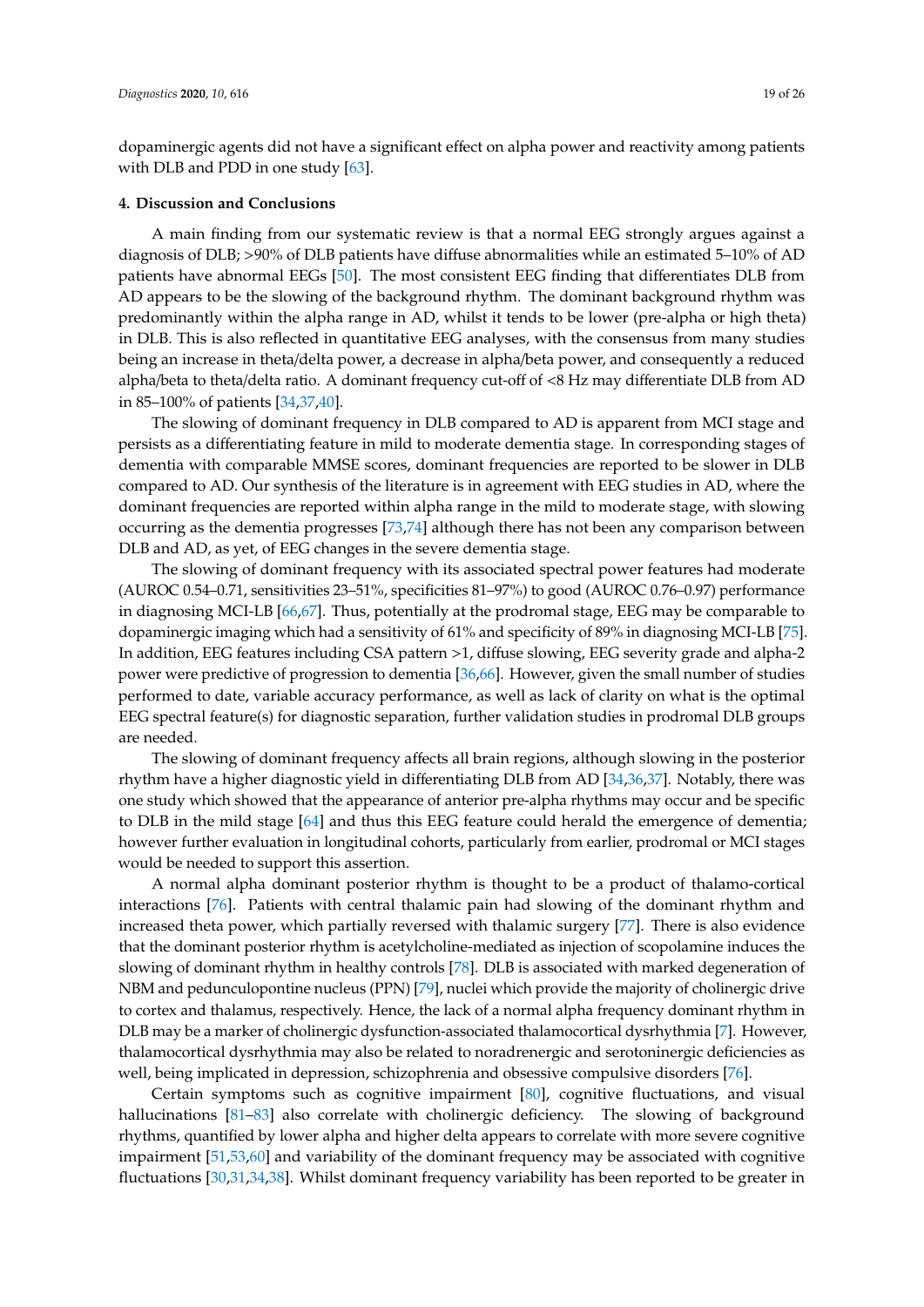DLB than AD in some studies [\[31,](#page-22-27)[34](#page-22-14)[,35](#page-22-23)[,37\]](#page-22-24), the reverse has been reported in others [\[38](#page-22-25)[,46](#page-23-19)[,50\]](#page-23-17) with, for example, higher theta-alpha variability in AD [\[38\]](#page-22-25). In contrast, DLB appears to have greater variability than AD when slower rhythms, particularly delta variability, is examined [\[30](#page-22-28)[,33\]](#page-22-22). The degree of cognitive impairment, given its impact on the EEG as noted above, theoretically could be a confounding factor and contributor to inter-group variability; however the majority of studies were well matched in terms of the cognitive scores between DLB and AD patient groups. There may be other drivers for these discrepancies and these may include ascertainment bias (i.e., recruitment from non-homogeneous populations) in the various studies, limited sample sizes and differences in clinical phenotype and concurrent medication use which might influence the EEG (see below).

Overall, limited conclusions can be drawn regarding EEG correlations with impairments in specific cognitive domains, visual hallucinations, neuropsychiatric, motor symptoms and response to cholinesterase inhibitors due to the small number of studies exploring these. One randomised controlled trial reported that donepezil, a cholinesterase inhibitor, increased alpha activity in dementia patients with cognitive fluctuations and reduced dominant frequency variability in those with and without cognitive fluctuations [\[84\]](#page-25-4). However, this study was not included in the review as there was no clear distinction if the patients studied had DLB or other dementias. None of the studies have assessed EEG findings in relation to more direct measures of cholinergic function (e.g., cholinergic PET imaging). Evidence that the EEG findings were indicative of cholinergic dysfunction was at best indirect.

Connectivity was abnormal in DLB patients although some reported weaker connectivity than AD while in some the reverse was reported (Table [3\)](#page-12-0). Findings from graph theory analyses consistently reported increased segregation, reduced hubness and a randomised pattern of network in DLB compared to AD. This suggests that DLB is a more severe disconnection syndrome than AD [\[45](#page-23-23)[–47](#page-23-9)[,50](#page-23-17)[,64\]](#page-24-8). However, due to the heterogeneity of connectivity measures used and the fact that conflicting results had been reported, more studies are needed to explore if the disconnection is, indeed, worse in DLB. Reduced reactivity to eyes opening [\[63\]](#page-24-9) and intermittent photic stimulation [\[60\]](#page-24-19) and reduced posterior-to-anterior dPTE suggest the disconnection syndrome affects predominantly posterior regions [\[48\]](#page-23-24). Functional connectivity of the basal ganglia, thalamic and cortical networks correlating with longer MS duration in DLB have been implicated as well [\[55\]](#page-23-26).

EEG characteristics of PDD patients with core DLB symptoms such as visual hallucinations and cognitive fluctuations were similar to those of patients with DLB [\[34](#page-22-14)[,38](#page-22-25)[,46](#page-23-19)[,51](#page-23-20)[,52\]](#page-23-25). This supports the hypothesis that PDD and DLB arise from the same spectrum of disease [\[85\]](#page-25-5). In many studies, EEG abnormalities in PDD were of intermediate severity, being more marked than in AD but less severely affected than in DLB. A recent systematic review reported similar findings in PD, where EEG slowing, particularly decreased dominant frequency and increased theta power, correlated with cognitive impairment and predicted future cognitive deterioration [\[23\]](#page-21-15).

Patients with mixed AD/DLB diagnosed clinically or via biomarkers such as CSF tau/AB-42 ratio had intermediate EEG findings as well, being more abnormal than AD but less severe than DLB. Postmortem studies showed that coincident Lewy body pathologies are frequently found in patients clinically diagnosed to have AD [\[1,](#page-20-0)[2,](#page-20-1)[86\]](#page-25-6). The presence of hallucinations in patients with AD is strongly predictive of coincident Lewy body pathologies with specificity of 100% in one study [\[1\]](#page-20-0). The relatively more severe impairment of executive function compared to memory also predicted coincident Lewy body disease [\[1\]](#page-20-0).

Although the studies reported moderate to good specificity of EEG features in diagnosing DLB, the interpretation of the findings needs to take into account a number of limitations. Firstly, the EEG definitions and methods between studies are not standardised which makes comparison of results across studies difficult and meta-analysis unfeasible. Furthermore, different EEG acquisition and pre-processing methods and protocols may affect quantitative EEG results even if the same analysis methods were used. Quantitative EEG results may be affected by electrode placement, artefact contamination, band filtering, levels of drowsiness, choice of epochs, age, and medication use [\[87\]](#page-25-7). Many studies did not report sufficiently on these factors to reliably account for them. The proportion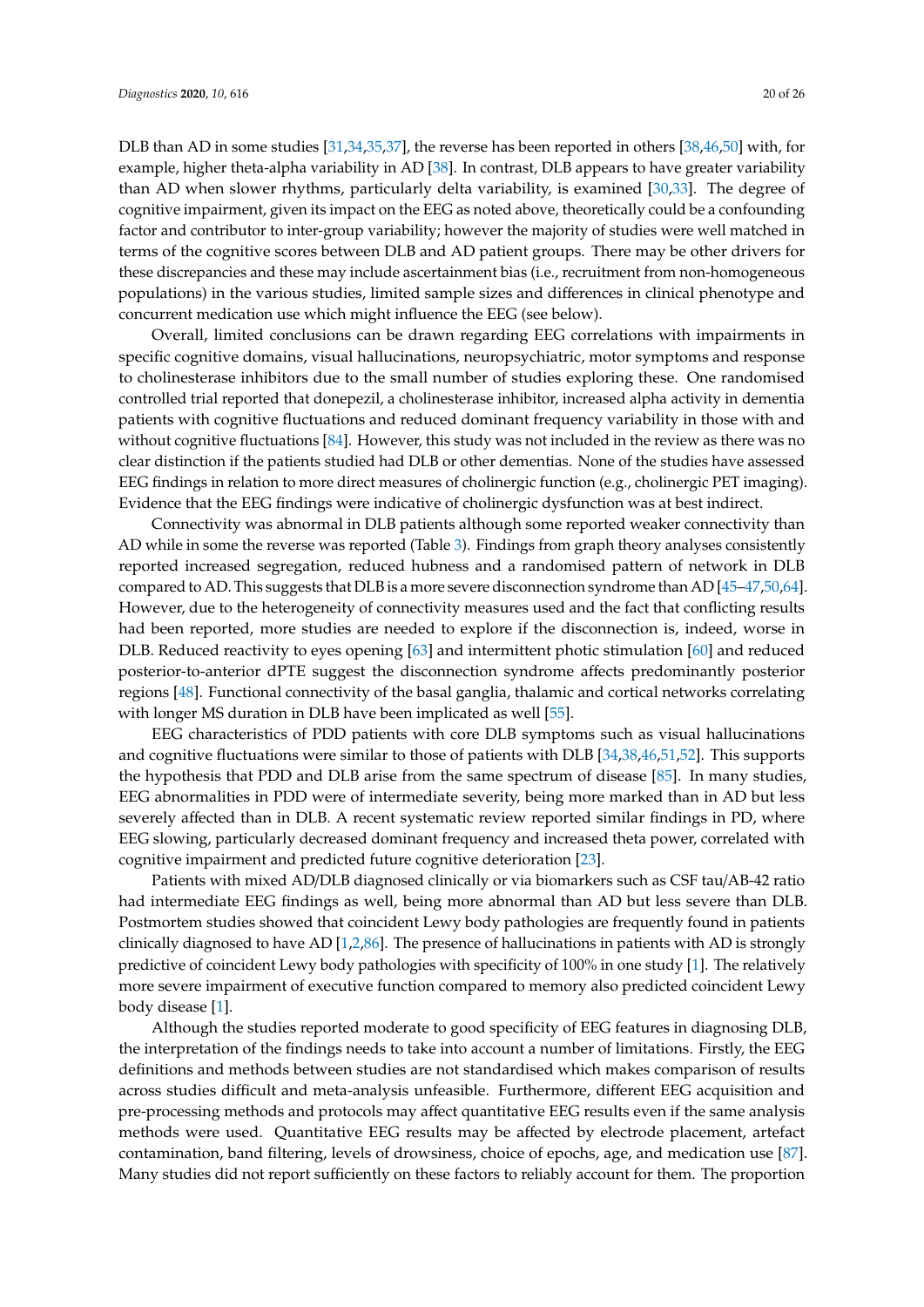of participants with DLB taking psychoactive drugs was greater compared to participants with AD in all studies where this information was disclosed. Psychoactive drugs such as benzodiazepines, antipsychotics, antidepressants, anticonvulsants, and dopaminergic agents are commonly prescribed and result in some EEG changes such as enhanced beta activities, increase in theta or delta power, and triphasic waves [\[88](#page-25-8)[,89\]](#page-25-9). Secondly, most studies did not comment on whether the EEG assessors were blinded to the clinical diagnosis which constitutes a potential bias although this may be less of a factor in quantitative studies compared to qualitative studies which are dependent on a subjective rating. Apart from one post-mortem study, in most studies the diagnosis was based on clinical criteria which may not always be correct  $[90]$ . It is possible that comparator groups of PDD and AD may have mixed disease. Thirdly, none of the studies had prespecified cut-offs for EEG features. Post hoc

In conclusion, the slowing of the dominant background rhythm detected by visual or quantitative analysis is a sensitive biomarker to differentiate DLB from AD. However, this finding is non-specific and may be accounted for by other diseases, drugs or the level of wakefulness. Quantitative approaches may offer enhanced diagnostic accuracy but there remains a lack of standardisation of EEG acquisition, processing, analysis, and reporting to allow protocols to be replicated and validated externally.

data-driven analysis may exaggerate test performance, leading to falsely high accuracy [\[91\]](#page-25-11). Lastly

and crucially, there was lack of external independent validation of the EEG features analyses.

Thus whilst EEG is a highly promising modality, with potentially comparable or indeed better diagnostic characteristics than many other biomarkers and the potential for wider use given its non-invasive nature and low cost (e.g., compared with CSF analysis or neuroimaging), large-scale high quality prospective studies with standardized EEG protocols are required before a more definitive role can be assigned to EEG as a biomarker in DLB.

**Supplementary Materials:** The following are available online at http://[www.mdpi.com](http://www.mdpi.com/2075-4418/10/9/616/s1)/2075-4418/10/9/616/s1, Supplemental Material-1: Table S1: PRISMA-DTA checklist, Table S2: MEDLINE, EMBASE and PsycINFO search strategies, Table S3: EEG acquisition, Table S4: Potential confounders of EEG analyses, Table S5: Quality of included studies, Table S6: EEG definitions; Supplemental Material-2: systematic review extraction form.

**Author Contributions:** Conceptualization J.-P.T.; Methodology, J.-P.T., Z.K.L.; Resources (literature search), Z.K.L., C.T.; Data extraction, interpretation and quality assessment, Z.K.L., C.T.; Writing—Original Draft Preparation, Z.K.L.; Writing—Review and Editing, Z.K.L., C.T., R.M., J.S., M.R.B., F.E.N.L., A.Y., M.O., L.B., A.T., J.P.T. all authors; Supervision, J.-P.T.; Project Administration, C.T., J.-P.T. All authors have read and agreed to the published version of the manuscript.

**Funding:** Z.K.L., C.T., R.M. and J.-P.T. received funding from by National Institute for Health Research (NIHR) Newcastle Biomedical Research Centre (BRC) based at Newcastle upon Tyne Hospitals NHS Foundation Trust and Newcastle University (BH181899/PDB069).

**Conflicts of Interest:** The authors declare no conflict of interest. The funders had no role in the design of the study; in the collection, analyses, or interpretation of data; in the writing of the manuscript, or in the decision to publish the results.

#### **References**

- <span id="page-20-0"></span>1. Toledo, J.B.; Cairns, N.J.; Da, X.; Chen, K.; Carter, D.; Fleisher, A.; Householder, E.; Ayutyanont, N.; Roontiva, A.; Bauer, R.J.; et al. Clinical and multimodal biomarker correlates of ADNI neuropathological findings. *Acta Neuropathol. Commun.* **2013**, *1*, 65. [\[CrossRef\]](http://dx.doi.org/10.1186/2051-5960-1-65) [\[PubMed\]](http://www.ncbi.nlm.nih.gov/pubmed/24252435)
- <span id="page-20-1"></span>2. Schneider, J.A.; Aggarwal, N.T.; Barnes, L.; Boyle, P.; Bennett, D.A. The neuropathology of older persons with and without dementia from community versus clinic cohorts. *J. Alzheimers Dis.* **2009**, *18*, 691–701. [\[CrossRef\]](http://dx.doi.org/10.3233/JAD-2009-1227)
- <span id="page-20-2"></span>3. McKeith, I.G. Dementia with Lewy bodies and Parkinson's disease with dementia: Where two worlds collide. *Pract. Neurol.* **2007**, *7*, 374–382. [\[CrossRef\]](http://dx.doi.org/10.1136/jnnp.2007.134163) [\[PubMed\]](http://www.ncbi.nlm.nih.gov/pubmed/18024777)
- <span id="page-20-3"></span>4. Taylor, J.P.; McKeith, I.G.; Burn, D.J.; Boeve, B.F.; Weintraub, D.; Bamford, C.; Allan, L.M.; Thomas, A.J.; O'Brien, J.T. New evidence on the management of Lewy body dementia. *Lancet Neurol.* **2020**, *19*, 157–169. [\[CrossRef\]](http://dx.doi.org/10.1016/S1474-4422(19)30153-X)
- <span id="page-20-4"></span>5. Vann Jones, S.A.; O'Brien, J.T. The prevalence and incidence of dementia with Lewy bodies: A systematic review of population and clinical studies. *Psychol. Med.* **2014**, *44*, 673–683. [\[CrossRef\]](http://dx.doi.org/10.1017/S0033291713000494)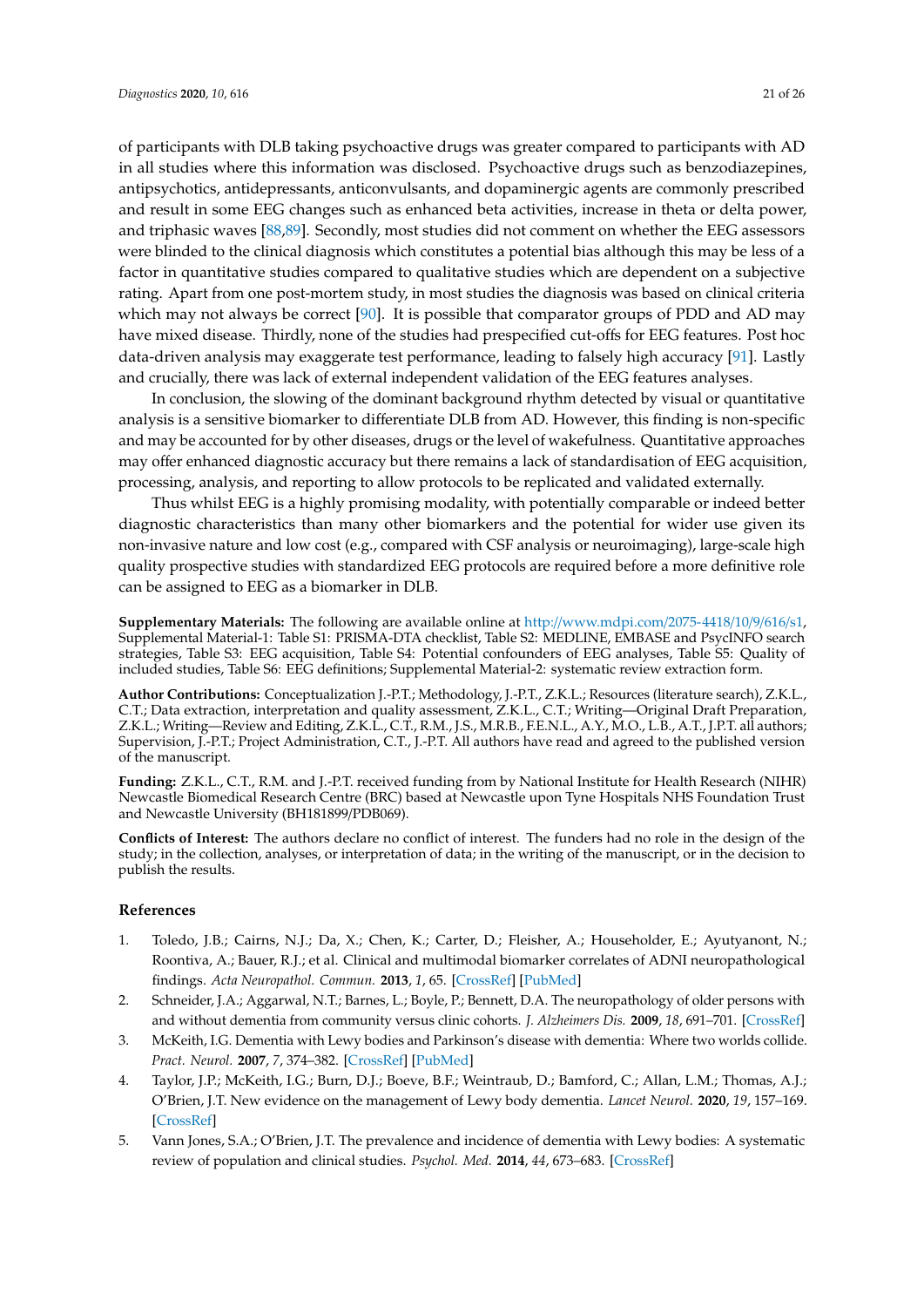- <span id="page-21-0"></span>6. McKeith, I.G.; Boeve, B.F.; DI, D.W.; Halliday, G.; Taylor, J.P.; Weintraub, D.; Aarsland, D.; Galvin, J.; Attems, J.; Ballard, C.G.; et al. Diagnosis and management of dementia with Lewy bodies. *Neurology* **2017**, *89*, 88–100. [\[CrossRef\]](http://dx.doi.org/10.1212/WNL.0000000000004058)
- <span id="page-21-1"></span>7. Onofrj, M.; Espay, A.J.; Bonanni, L.; Delli Pizzi, S.; Sensi, S.L. Hallucinations, somatic-functional disorders of PD-DLB as expressions of thalamic dysfunction. *Mov. Disord.* **2019**, *34*, 1100–1111. [\[CrossRef\]](http://dx.doi.org/10.1002/mds.27781)
- <span id="page-21-2"></span>8. McKeith, I.G.; Taylor, J.P.; Thomas, A.; Donaghy, P.; Kane, J. Revisiting DLB diagnosis: A consideration of prodromal DLB and of the diagnostic overlap with Alzheimer disease. *J. Geriatr. Psychiatry Neurol.* **2016**, *29*, 249–253. [\[CrossRef\]](http://dx.doi.org/10.1177/0891988716656083)
- <span id="page-21-3"></span>9. McKeith, I.G.; Ferman, T.J.; Thomas, A.J.; Blanc, F.; Boeve, B.F.; Fujishiro, H.; Kantarci, K.; Muscio, C.; O'Brien, J.T.; Postuma, R.B.; et al. Research criteria for the diagnosis of prodromal dementia with Lewy bodies. *Neurology* **2020**. [\[CrossRef\]](http://dx.doi.org/10.1212/WNL.0000000000009323)
- <span id="page-21-4"></span>10. Britton, J.W.; Frey, L.C.; Hopp, J.L. The abnormal EEG. In *Electroencephalography (EEG): An Introductory Text and Atlas of Normal and Abnormal Findings in Adults, Children, and Infants*; St. Louis, E.K., Frey, L.C., Eds.; American Epilepsy Society: Chicago, IL, USA, 2016.
- <span id="page-21-5"></span>11. Cromarty, R.A.; Elder, G.J.; Graziadio, S.; Baker, M.; Bonanni, L.; Onofrj, M.; O'Brien, J.T.; Taylor, J.P. Neurophysiological biomarkers for Lewy body dementias. *Clin. Neurophysiol.* **2016**, *127*, 349–359. [\[CrossRef\]](http://dx.doi.org/10.1016/j.clinph.2015.06.020)
- <span id="page-21-6"></span>12. Mori, E.; Ikeda, M.; Kosaka, K. Donepezil for dementia with Lewy bodies: A randomized, placebo-controlled trial. *Ann. Neurol.* **2012**, *72*, 41–52. [\[CrossRef\]](http://dx.doi.org/10.1002/ana.23557) [\[PubMed\]](http://www.ncbi.nlm.nih.gov/pubmed/22829268)
- 13. McKeith, I.; Del Ser, T.; Spano, P.; Emre, M.; Wesnes, K.; Anand, R.; Cicin-Sain, A.; Ferrara, R.; Spiegel, R. Efficacy of rivastigmine in dementia with Lewy bodies: A randomised, double-blind, placebo-controlled international study. *Lancet* **2000**, *356*, 2031–2036. [\[CrossRef\]](http://dx.doi.org/10.1016/S0140-6736(00)03399-7)
- <span id="page-21-7"></span>14. Stinton, C.; McKeith, I.; Taylor, J.P.; Lafortune, L.; Mioshi, E.; Mak, E.; Cambridge, V.; Mason, J.; Thomas, A.; O'Brien, J.T. Pharmacological management of lewy body dementia: A systematic review and meta-analysis. *Am. J. Psychiatry* **2015**, *172*, 731–742. [\[CrossRef\]](http://dx.doi.org/10.1176/appi.ajp.2015.14121582) [\[PubMed\]](http://www.ncbi.nlm.nih.gov/pubmed/26085043)
- <span id="page-21-8"></span>15. Gratwicke, J.; Jahanshahi, M.; Foltynie, T. Parkinson's disease dementia: A neural networks perspective. *Brain* **2015**, *138 Pt 6*, 1454–1476. [\[CrossRef\]](http://dx.doi.org/10.1093/brain/awv104)
- <span id="page-21-9"></span>16. Metherate, R.; Cox, C.L.; Ashe, J.H. Cellular bases of neocortical activation: Modulation of neural oscillations by the nucleus basalis and endogenous acetylcholine. *J. Neurosci.* **1992**, *12*, 4701–4711. [\[CrossRef\]](http://dx.doi.org/10.1523/JNEUROSCI.12-12-04701.1992) [\[PubMed\]](http://www.ncbi.nlm.nih.gov/pubmed/1361197)
- 17. Lee, M.G.; Hassani, O.K.; Alonso, A.; Jones, B.E. Cholinergic basal forebrain neurons burst with theta during waking and paradoxical sleep. *J. Neurosci.* **2005**, *25*, 4365–4369. [\[CrossRef\]](http://dx.doi.org/10.1523/JNEUROSCI.0178-05.2005) [\[PubMed\]](http://www.ncbi.nlm.nih.gov/pubmed/15858062)
- <span id="page-21-10"></span>18. Kalmbach, A.; Hedrick, T.; Waters, J. Selective optogenetic stimulation of cholinergic axons in neocortex. *J. Neurophysiol.* **2012**, *107*, 2008–2019. [\[CrossRef\]](http://dx.doi.org/10.1152/jn.00870.2011)
- <span id="page-21-11"></span>19. McInnes, M.D.F.; Moher, D.; Thombs, B.D.; McGrath, T.A.; Bossuyt, P.M.; Clifford, T.; Cohen, J.F.; Deeks, J.J.; Gatsonis, C.; Hooft, L.; et al. Preferred reporting items for a systematic review and meta-analysis of diagnostic test accuracy studies: The PRISMA-DTA statement. *JAMA* **2018**, *319*, 388–396. [\[CrossRef\]](http://dx.doi.org/10.1001/jama.2017.19163)
- <span id="page-21-12"></span>20. McKeith, I.G.; Galasko, D.; Kosaka, K.; Perry, E.K.; Dickson, D.W.; Hansen, L.A.; Salmon, D.P.; Lowe, J.; Mirra, S.S.; Byrne, E.J.; et al. Consensus guidelines for the clinical and pathologic diagnosis of dementia with Lewy bodies (DLB): Report of the consortium on DLB international workshop. *Neurology* **1996**, *47*, 1113–1124. [\[CrossRef\]](http://dx.doi.org/10.1212/WNL.47.5.1113)
- <span id="page-21-13"></span>21. McKeith, I.G.; Dickson, D.W.; Lowe, J.; Emre, M.; O'Brien, J.T.; Feldman, H.; Cummings, J.; Duda, J.E.; Lippa, C.; Perry, E.K.; et al. Diagnosis and management of dementia with Lewy bodies: Third report of the DLB Consortium. *Neurology* **2005**, *65*, 1863–1872. [\[CrossRef\]](http://dx.doi.org/10.1212/01.wnl.0000187889.17253.b1)
- <span id="page-21-14"></span>22. Moola, S.M.Z.; Tufanaru, C.; Aromataris, E.; Sears, K.; Sfetcu, R.; Currie, M.; Qureshi, R.; Mattis, P.; Lisy, K.; Mu, P.-F. Chapter 7: Systematic reviews of etiology and risk. In *Joanna Briggs Institute Reviewer's Manual*; Aromataris, E.M.Z., Ed.; The Joanna Briggs Institute: Adelaide, Australia, 2017.
- <span id="page-21-15"></span>23. Geraedts, V.J.; Boon, L.I.; Marinus, J.; Gouw, A.A.; van Hilten, J.J.; Stam, C.J.; Tannemaat, M.R.; Contarino, M.F. Clinical correlates of quantitative EEG in Parkinson disease: A systematic review. *Neurology* **2018**, *91*, 871–883. [\[CrossRef\]](http://dx.doi.org/10.1212/WNL.0000000000006473) [\[PubMed\]](http://www.ncbi.nlm.nih.gov/pubmed/30291182)
- <span id="page-21-16"></span>24. Akoglu, H. User's guide to correlation coefficients. *Turk. J. Emerg. Med.* **2018**, *18*, 91–93. [\[CrossRef\]](http://dx.doi.org/10.1016/j.tjem.2018.08.001) [\[PubMed\]](http://www.ncbi.nlm.nih.gov/pubmed/30191186)
- <span id="page-21-17"></span>25. Briel, R.C.; McKeith, I.G.; Barker, W.A.; Hewitt, Y.; Perry, R.H.; Ince, P.G.; Fairbairn, A.F. EEG findings in dementia with Lewy bodies and Alzheimer's disease. *J. Neurol. Neurosurg. Psychiatry* **1999**, *66*, 401–403. [\[CrossRef\]](http://dx.doi.org/10.1136/jnnp.66.3.401) [\[PubMed\]](http://www.ncbi.nlm.nih.gov/pubmed/10084544)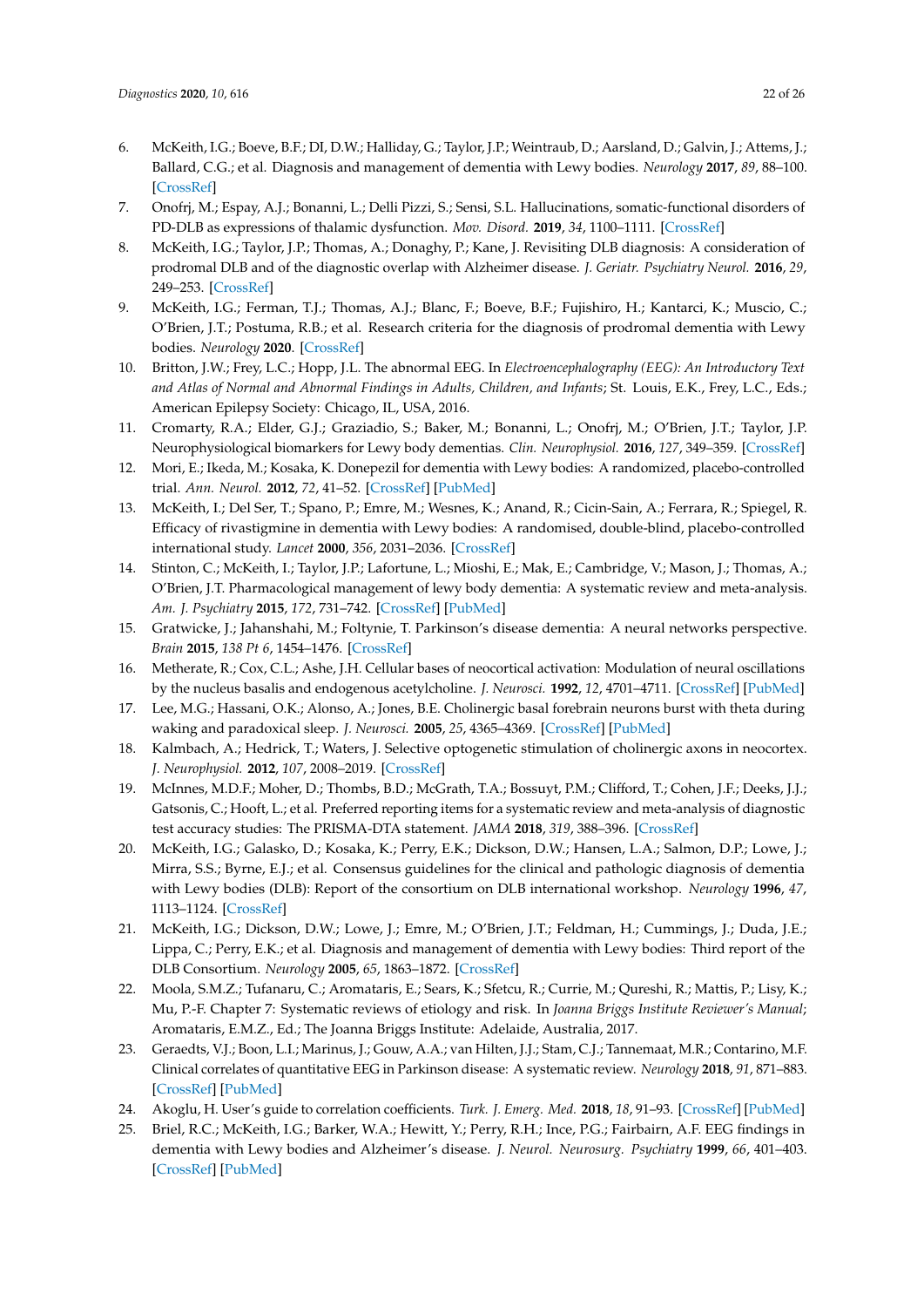- <span id="page-22-20"></span><span id="page-22-8"></span><span id="page-22-7"></span><span id="page-22-6"></span><span id="page-22-5"></span><span id="page-22-4"></span><span id="page-22-3"></span><span id="page-22-2"></span><span id="page-22-1"></span><span id="page-22-0"></span>26. Roks, G.; Korf, E.S.; van der Flier, W.M.; Scheltens, P.; Stam, C.J. The use of EEG in the diagnosis of dementia with Lewy bodies. *J. Neurol. Neurosurg. Psychiatry* **2008**, *79*, 377–380. [\[CrossRef\]](http://dx.doi.org/10.1136/jnnp.2007.125385) [\[PubMed\]](http://www.ncbi.nlm.nih.gov/pubmed/17682010)
- <span id="page-22-21"></span>27. Lee, H.; Brekelmans, G.J.F.; Roks, G. The EEG as a diagnostic tool in distinguishing between dementia with Lewy bodies and Alzheimer's disease. *Clin. Neurophysiol.* **2015**, *126*, 1735–1739. [\[CrossRef\]](http://dx.doi.org/10.1016/j.clinph.2014.11.021)
- <span id="page-22-19"></span><span id="page-22-9"></span>28. Barber, P.A.; Varma, A.R.; Lloyd, J.J.; Haworth, B.; Snowden, J.S.; Neary, D. The electroencephalogram in dementia with Lewy bodies. *Acta Neurol. Scand.* **2000**, *101*, 53–56. [\[CrossRef\]](http://dx.doi.org/10.1034/j.1600-0404.2000.00006.x)
- <span id="page-22-18"></span><span id="page-22-10"></span>29. Londos, E.; Passant, U.; Brun, A.; Rosen, I.; Risberg, J.; Gustafson, L. Regional cerebral blood flow and EEG in clinically diagnosed dementia with Lewy bodies and Alzheimer's disease. *Arch. Gerontol. Geriatr.* **2003**, *36*, 231–245. [\[CrossRef\]](http://dx.doi.org/10.1016/S0167-4943(02)00168-1)
- <span id="page-22-28"></span><span id="page-22-11"></span>30. Walker, M.P.; Ayre, G.A.; Perry, E.K.; Wesnes, K.; McKeith, I.G.; Tovee, M.; Edwardson, J.A.; Ballard, C.G. Quantification and characterisation of fluctuating cognition in dementia with Lewy bodies and Alzheimer's disease. *Dement. Geriatr. Cogn. Disord.* **2000**, *11*, 327–335. [\[CrossRef\]](http://dx.doi.org/10.1159/000017262)
- <span id="page-22-27"></span><span id="page-22-12"></span>31. Walker, M.P.; Ayre, G.A.; Cummings, J.L.; Wesnes, K.; McKeith, I.G.; O'Brien, J.T.; Ballard, C.G. Quantifying fluctuation in dementia with Lewy bodies, Alzheimer's disease, and vascular dementia. *Neurology* **2000**, *54*, 1616–1625. [\[CrossRef\]](http://dx.doi.org/10.1212/WNL.54.8.1616)
- <span id="page-22-29"></span>32. Kai, T.; Asai, Y.; Sakuma, K.; Koeda, T.; Nakashima, K. Quantitative electroencephalogram analysis in dementia with Lewy bodies and Alzheimer's disease. *J. Neurol. Sci.* **2005**, *237*, 89–95. [\[CrossRef\]](http://dx.doi.org/10.1016/j.jns.2005.05.017)
- <span id="page-22-22"></span><span id="page-22-13"></span>33. Andersson, M.; Hansson, O.; Minthon, L.; Rosen, I.; Londos, E. Electroencephalogram variability in dementia with lewy bodies, Alzheimer's disease and controls. *Dement. Geriatr. Cogn. Disord.* **2008**, *26*, 284–290. [\[CrossRef\]](http://dx.doi.org/10.1159/000160962) [\[PubMed\]](http://www.ncbi.nlm.nih.gov/pubmed/18841014)
- <span id="page-22-14"></span>34. Bonanni, L.; Thomas, A.; Tiraboschi, P.; Perfetti, B.; Varanese, S.; Onofrj, M. EEG comparisons in early Alzheimer's disease, dementia with Lewy bodies and Parkinson's disease with dementia patients with a 2-year follow-up. *Brain* **2008**, *131*, 690–705. [\[CrossRef\]](http://dx.doi.org/10.1093/brain/awm322) [\[PubMed\]](http://www.ncbi.nlm.nih.gov/pubmed/18202105)
- <span id="page-22-23"></span><span id="page-22-15"></span>35. Bonanni, L.; Franciotti, R.; Onofrj, V.; Anzellotti, F.; Mancino, E.; Monaco, D.; Gambi, F.; Manzoli, L.; Thomas, A.; Onofrj, M. Revisiting P300 cognitive studies for dementia diagnosis: Early dementia with Lewy bodies (DLB) and Alzheimer disease (AD). *Neurophysiol. Clin.* **2010**, *40*, 255–265. [\[CrossRef\]](http://dx.doi.org/10.1016/j.neucli.2010.08.001) [\[PubMed\]](http://www.ncbi.nlm.nih.gov/pubmed/21093797)
- <span id="page-22-30"></span><span id="page-22-16"></span>36. Bonanni, L.; Perfetti, B.; Bifolchetti, S.; Taylor, J.-P.; Franciotti, R.; Parnetti, L.; Thomas, A.; Onofrj, M. Quantitative electroencephalogram utility in predicting conversion of mild cognitive impairment to dementia with Lewy bodies. *Neurobiol. Aging* **2015**, *36*, 434–445. [\[CrossRef\]](http://dx.doi.org/10.1016/j.neurobiolaging.2014.07.009) [\[PubMed\]](http://www.ncbi.nlm.nih.gov/pubmed/25129239)
- <span id="page-22-24"></span><span id="page-22-17"></span>37. Bonanni, L.; Franciotti, R.; Nobili, F.; Kramberger, M.G.; Taylor, J.P.; Garcia-Ptacek, S.; Falasca, N.W.; Fama, F.; Cromarty, R.; Onofrj, M.; et al. EEG markers of dementia with lewy bodies: A multicenter cohort study. *J. Alzheimers Dis.* **2016**, *54*, 1649–1657. [\[CrossRef\]](http://dx.doi.org/10.3233/JAD-160435)
- <span id="page-22-25"></span>38. Stylianou, M.; Murphy, N.; Peraza, L.R.; Graziadio, S.; Cromarty, R.; Killen, A.; O'Brienc, J.T.; Thomas, A.J.; LeBeau, F.E.N.; Taylor, J.P. Quantitative electroencephalography as a marker of cognitive fluctuations in dementia with Lewy bodies and an aid to differential diagnosis. *Clin. Neurophysiol.* **2018**, *129*, 1209–1220. [\[CrossRef\]](http://dx.doi.org/10.1016/j.clinph.2018.03.013)
- <span id="page-22-32"></span>39. Snaedal, J.; Johannesson, G.H.; Gudmundsson, T.E.; Blin, N.P.; Emilsdottir, A.L.; Einarsson, B.; Johnsen, K. Diagnostic accuracy of statistical pattern recognition of electroencephalogram registration in evaluation of cognitive impairment and dementia. *Dement. Geriatr. Cogn. Disord.* **2012**, *34*, 51–60. [\[CrossRef\]](http://dx.doi.org/10.1159/000339996)
- <span id="page-22-26"></span>40. Franciotti, R.; Falasca, N.W.; Bonanni, L.; Anzellotti, F.; Maruotti, V.; Comani, S.; Thomas, A.; Tartaro, A.; Taylor, J.P.; Onofrj, M. Default network is not hypoactive in dementia with fluctuating cognition: An Alzheimer disease/dementia with Lewy bodies comparison. *Neurobiol. Aging* **2013**, *34*, 1148–1158. [\[CrossRef\]](http://dx.doi.org/10.1016/j.neurobiolaging.2012.09.015)
- <span id="page-22-31"></span>41. Garn, H.; Coronel, C.; Waser, M.; Caravias, G.; Ransmayr, G. Differential diagnosis between patients with probable Alzheimer's disease, Parkinson's disease dementia, or dementia with Lewy bodies and frontotemporal dementia, behavioral variant, using quantitative electroencephalographic features. *J. Neural Transm.* **2017**, *124*, 569–581. [\[CrossRef\]](http://dx.doi.org/10.1007/s00702-017-1699-6)
- <span id="page-22-34"></span>42. Engedal, K.; Snaedal, J.; Hoegh, P.; Jelic, V.; Andersen, B.B.; Naik, M.; Wahlund, L.-O.; Oeksengaard, A.-R. Quantitative EEG applying the statistical recognition pattern method: A useful tool in dementia diagnostic workup. *Dement. Geriatr. Cogn. Disord.* **2015**, *40*, 1–12. [\[CrossRef\]](http://dx.doi.org/10.1159/000381016)
- <span id="page-22-33"></span>43. Ferreira, D.; Jelic, V.; Cavallin, L.; Oeksengaard, A.-R.; Snaedal, J.; Hogh, P.; Bo Andersen, B.; Naik, M.; Engedal, K.; Westman, E.; et al. Electroencephalography is a good complement to currently established dementia biomarkers. *Dement. Geriatr. Cogn. Disord.* **2016**, *42*, 80–92. [\[CrossRef\]](http://dx.doi.org/10.1159/000448394) [\[PubMed\]](http://www.ncbi.nlm.nih.gov/pubmed/27595479)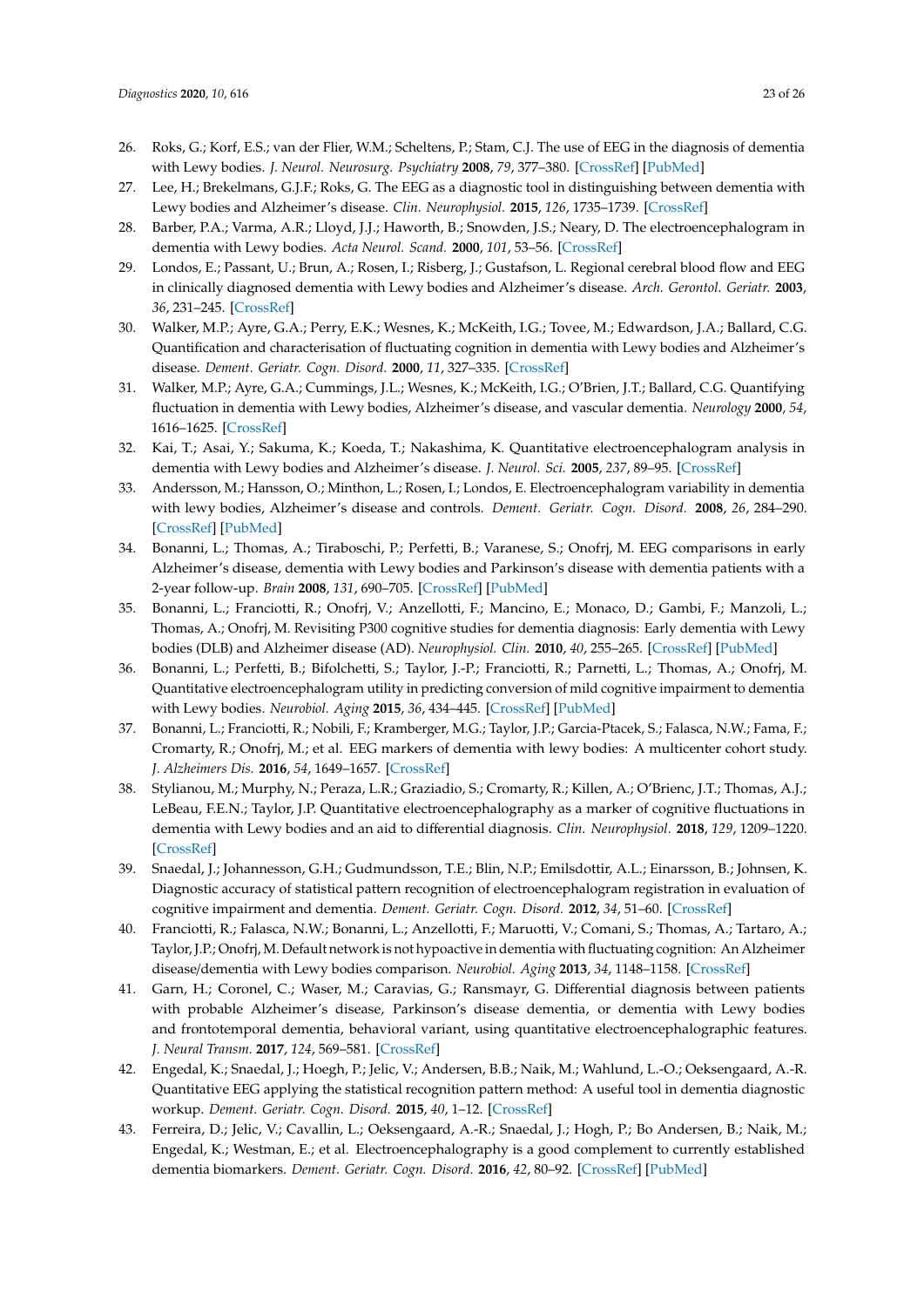- <span id="page-23-29"></span><span id="page-23-6"></span><span id="page-23-5"></span><span id="page-23-4"></span><span id="page-23-3"></span><span id="page-23-2"></span><span id="page-23-1"></span><span id="page-23-0"></span>44. Colloby, S.J.; Cromarty, R.A.; Peraza, L.R.; Johnsen, K.; Johannesson, G.; Bonanni, L.; Onofrj, M.; Barber, R.; O'Brien, J.T.; Taylor, J.-P. Multimodal EEG-MRI in the differential diagnosis of Alzheimer's disease and dementia with Lewy bodies. *J. Psychiatr. Res.* **2016**, *78*, 48–55. [\[CrossRef\]](http://dx.doi.org/10.1016/j.jpsychires.2016.03.010) [\[PubMed\]](http://www.ncbi.nlm.nih.gov/pubmed/27060340)
- <span id="page-23-23"></span><span id="page-23-7"></span>45. van Dellen, E.; de Waal, H.; van der Flier, W.M.; Lemstra, A.W.; Slooter, A.J.C.; Smits, L.L.; van Straaten, E.C.W.; Stam, C.J.; Scheltens, P. Loss of EEG network efficiency is related to cognitive impairment in dementia with Lewy bodies. *Mov. Disord.* **2015**, *30*, 1785–1793. [\[CrossRef\]](http://dx.doi.org/10.1002/mds.26309) [\[PubMed\]](http://www.ncbi.nlm.nih.gov/pubmed/26179663)
- <span id="page-23-19"></span><span id="page-23-8"></span>46. Peraza, L.R.; Cromarty, R.; Kobeleva, X.; Firbank, M.J.; Killen, A.; Graziadio, S.; Thomas, A.J.; O'Brien, J.T.; Taylor, J.P. Electroencephalographic derived network differences in Lewy body dementia compared to Alzheimer's disease patients. *Sci. Rep.* **2018**, *8*, 4637. [\[CrossRef\]](http://dx.doi.org/10.1038/s41598-018-22984-5)
- <span id="page-23-9"></span>47. Dauwan, M.; van der Zande, J.; van Dellen, E.; Sommer, I.E.; Scheltens, P.; Lemstra, A.; Stam, C. Random forest to differentiate dementia with Lewy bodies from Alzheimer's disease. *Alzheimers Dement. Diagn. Assess. Dis. Monit.* **2016**, *4*, 99–106. [\[CrossRef\]](http://dx.doi.org/10.1016/j.dadm.2016.07.003)
- <span id="page-23-24"></span><span id="page-23-10"></span>48. Dauwan, M.; van Dellen, E.; van Boxtel, L.; van Straaten, E.C.; de Waal, H.; Lemstra, A.W.; Gouw, A.A.; van der Flier, W.M.; Scheltens, P.; Sommer, I.E.; et al. EEG-directed connectivity from posterior brain regions is decreased in dementia with Lewy bodies: A comparison with Alzheimer's disease and controls. *Neurobiol. Aging* **2016**, *41*, 122–129. [\[CrossRef\]](http://dx.doi.org/10.1016/j.neurobiolaging.2016.02.017)
- <span id="page-23-16"></span><span id="page-23-11"></span>49. Dauwan, M.; Linszen, M.M.; Lemstra, A.W.; Scheltens, P.; Stam, C.J.; Sommer, I.E. EEG-based neurophysiological indicators of hallucinations in Alzheimer's disease: Comparison with dementia with Lewy bodies. *Neurobiol. Aging* **2018**, *67*, 75–83. [\[CrossRef\]](http://dx.doi.org/10.1016/j.neurobiolaging.2018.03.013)
- <span id="page-23-17"></span><span id="page-23-12"></span>50. van der Zande, J.J.; Gouw, A.A.; van Steenoven, I.; Scheltens, P.; Stam, C.J.; Lemstra, A.W. EEG characteristics of dementia with Lewy bodies, Alzheimer's disease and mixed pathology. *Front. Aging Neurosci.* **2018**, *10*, 190. [\[CrossRef\]](http://dx.doi.org/10.3389/fnagi.2018.00190)
- <span id="page-23-20"></span><span id="page-23-13"></span>51. Babiloni, C.; Del Percio, C.; Lizio, R.; Noce, G.; Cordone, S.; Lopez, S.; Soricelli, A.; Ferri, R.; Pascarelli, M.T.; Nobili, F.; et al. Abnormalities of cortical neural synchronization mechanisms in patients with dementia due to Alzheimer's and Lewy body diseases: An EEG study. *Neurobiol. Aging* **2017**, *55*, 143–158. [\[CrossRef\]](http://dx.doi.org/10.1016/j.neurobiolaging.2017.03.030)
- <span id="page-23-25"></span><span id="page-23-14"></span>52. Babiloni, C.; Del Percio, C.; Lizio, R.; Noce, G.; Lopez, S.; Soricelli, A.; Ferri, R.; Nobili, F.; Arnaldi, D.; Fama, F.; et al. Abnormalities of resting-state functional cortical connectivity in patients with dementia due to Alzheimer's and Lewy body diseases: An EEG study. *Neurobiol. Aging* **2018**, *65*, 18–40. [\[CrossRef\]](http://dx.doi.org/10.1016/j.neurobiolaging.2017.12.023)
- <span id="page-23-21"></span><span id="page-23-15"></span>53. Babiloni, C.; Del Percio, C.; Lizio, R.; Noce, G.; Lopez, S.; Soricelli, A.; Ferri, R.; Pascarellie, M.T.; Catania, V.; Nobili, F.; et al. Abnormalities of resting state cortical EEG rhythms in subjects with mild cognitive impairment due to Alzheimer's and Lewy body diseases. *J. Alzheimers Dis.* **2018**, *62*, 247–268. [\[CrossRef\]](http://dx.doi.org/10.3233/JAD-170703) [\[PubMed\]](http://www.ncbi.nlm.nih.gov/pubmed/29439335)
- <span id="page-23-30"></span>54. Babiloni, C.; Del Percio, C.; Pascarelli, M.T.; Lizio, R.; Noce, G.; Lopez, S.; Rizzo, M.; Ferri, R.; Soricelli, A.; Nobili, F.; et al. Abnormalities of functional cortical source connectivity of resting-state electroencephalographic alpha rhythms are similar in patients with mild cognitive impairment due to Alzheimer's and Lewy body diseases. *Neurobiol. Aging* **2019**, *77*, 112–127. [\[CrossRef\]](http://dx.doi.org/10.1016/j.neurobiolaging.2019.01.013) [\[PubMed\]](http://www.ncbi.nlm.nih.gov/pubmed/30797169)
- <span id="page-23-26"></span>55. Schumacher, J.; Peraza, L.R.; Firbank, M.; Thomas, A.J.; Kaiser, M.; Gallagher, P.; O'Brien, J.T.; Blamire, A.M.; Taylor, J.P. Dysfunctional brain dynamics and their origin in Lewy body dementia. *Brain* **2019**, *142*, 1767–1782. [\[CrossRef\]](http://dx.doi.org/10.1093/brain/awz069) [\[PubMed\]](http://www.ncbi.nlm.nih.gov/pubmed/30938426)
- <span id="page-23-22"></span>56. Tanaka, M.; Musha, T.; Kobayashi, Y.; Matsuzaki, H.; Kosugi, Y. Electroencephalography in DLB. In *Dementia with Lewy Bodies: Clinical and Biological Aspects*; Kosaka, K., Ed.; Springer Science + Business Media: New York, NY, USA, 2017; pp. 193–204, 241.
- <span id="page-23-18"></span>57. Liedorp, M.; van der Flier, W.M.; Hoogervorst, E.L.; Scheltens, P.; Stam, C.J. Associations between patterns of EEG abnormalities and diagnosis in a large memory clinic cohort. *Dement. Geriatr. Cogn. Disord.* **2009**, *27*, 18–23. [\[CrossRef\]](http://dx.doi.org/10.1159/000182422) [\[PubMed\]](http://www.ncbi.nlm.nih.gov/pubmed/19088474)
- <span id="page-23-28"></span>58. Kurita, A.; Murakami, M.; Takagi, S.; Matsushima, M.; Suzuki, M. Visual hallucinations and altered visual information processing in Parkinson disease and dementia with Lewy bodies. *Mov. Disord.* **2010**, *25*, 167–171. [\[CrossRef\]](http://dx.doi.org/10.1002/mds.22919)
- <span id="page-23-27"></span>59. Perriol, M.P.; Dujardin, K.; Derambure, P.; Marcq, A.; Bourriez, J.; Laureau, E.; Pasquier, F.; Defebvre, L.; Destee, A. Disturbance of sensory filtering in dementia with Lewy bodies: Comparison with Parkinson's disease dementia and Alzheimer's disease. *J. Neurol. Neurosurg. Psychiatry* **2005**, *76*, 106–108. [\[CrossRef\]](http://dx.doi.org/10.1136/jnnp.2003.035022)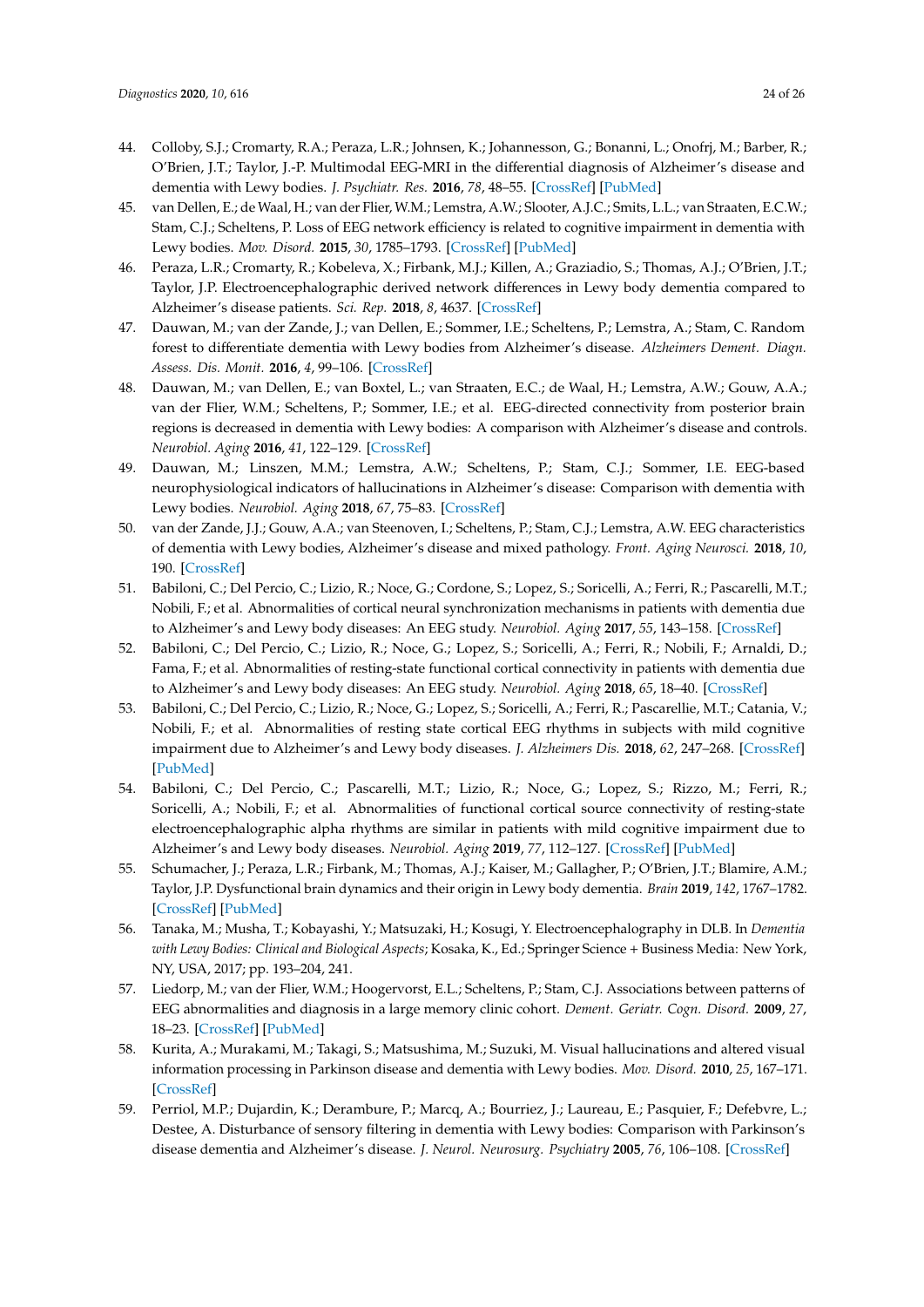- <span id="page-24-19"></span><span id="page-24-7"></span><span id="page-24-6"></span><span id="page-24-5"></span><span id="page-24-4"></span><span id="page-24-3"></span><span id="page-24-2"></span><span id="page-24-1"></span><span id="page-24-0"></span>60. Pugnetti, L.; Baglio, F.; Farina, E.; Alberoni, M.; Calabrese, E.; Gambini, A.; Di Bella, E.; Garegnani, M.; Deleonardis, L.; Nemni, R. EEG evidence of posterior cortical disconnection in PD and related dementias. *Int. J. Neurosci.* **2010**, *120*, 88–98. [\[CrossRef\]](http://dx.doi.org/10.3109/00207450903436346)
- <span id="page-24-14"></span>61. Mehraram, R.; Kaiser, M.; Cromarty, R.; Graziadio, S.; O'Brien, J.T.; Killen, A.; Taylor, J.P.; Peraza, L.R. Weighted network measures reveal differences between dementia types: An EEG study. *Hum. Brain Mapp.* **2019**. [\[CrossRef\]](http://dx.doi.org/10.1002/hbm.24896)
- <span id="page-24-20"></span>62. Aoki, Y.; Kazui, H.; Pascal-Marqui, R.D.; Ishii, R.; Yoshiyama, K.; Kanemoto, H.; Suzuki, Y.; Sato, S.; Hata, M.; Canuet, L.; et al. EEG resting-state networks in dementia with Lewy bodies associated with clinical symptoms. *Neuropsychobiology* **2019**, *77*, 206–218. [\[CrossRef\]](http://dx.doi.org/10.1159/000495620)
- <span id="page-24-9"></span>63. Schumacher, J.; Thomas, A.J.; Peraza, L.R.; Firbank, M.; Cromarty, R.; Hamilton, C.A.; Donaghy, P.C.; O'Brien, J.T.; Taylor, J.P. EEG alpha reactivity and cholinergic system integrity in Lewy body dementia and Alzheimer's disease. *Alzheimers Res. Ther.* **2020**, *12*, 46. [\[CrossRef\]](http://dx.doi.org/10.1186/s13195-020-00613-6)
- <span id="page-24-8"></span>64. Franciotti, R.; Pilotto, A.; Moretti, D.V.; Falasca, N.W.; Arnaldi, D.; Taylor, J.P.; Nobili, F.; Kramberger, M.; Ptacek, S.G.; Padovani, A.; et al. Anterior EEG slowing in dementia with Lewy bodies: A multicenter European cohort study. *Neurobiol. Aging* **2020**, *93*, 55–60. [\[CrossRef\]](http://dx.doi.org/10.1016/j.neurobiolaging.2020.04.023) [\[PubMed\]](http://www.ncbi.nlm.nih.gov/pubmed/32450445)
- <span id="page-24-17"></span>65. Massa, F.; Meli, R.; Grazzini, M.; Famà, F.; De Carli, F.; Filippi, L.; Arnaldi, D.; Pardini, M.; Morbelli, S.; Nobili, F. Utility of quantitative EEG in early Lewy body disease. *Parkinsonism Relat. Disord.* **2020**, *75*, 70–75. [\[CrossRef\]](http://dx.doi.org/10.1016/j.parkreldis.2020.05.007) [\[PubMed\]](http://www.ncbi.nlm.nih.gov/pubmed/32480310)
- <span id="page-24-16"></span>66. van der Zande, J.J.; Gouw, A.A.; van Steenoven, I.; van de Beek, M.; Scheltens, P.; Stam, C.J.; Lemstra, A.W. Diagnostic and prognostic value of EEG in prodromal dementia with Lewy bodies. *Neurology* **2020**. [\[CrossRef\]](http://dx.doi.org/10.1212/WNL.0000000000009977) [\[PubMed\]](http://www.ncbi.nlm.nih.gov/pubmed/32636325)
- <span id="page-24-18"></span>67. Schumacher, J.; Taylor, J.P.; Hamilton, C.A.; Firbank, M.; Cromarty, R.A.; Donaghy, P.C.; Roberts, G.; Allan, L.; Lloyd, J.; Durcan, R.; et al. Quantitative EEG as a biomarker in mild cognitive impairment with Lewy bodies. *Alzheimers Res. Ther.* **2020**, *12*, 82. [\[CrossRef\]](http://dx.doi.org/10.1186/s13195-020-00650-1) [\[PubMed\]](http://www.ncbi.nlm.nih.gov/pubmed/32641111)
- <span id="page-24-10"></span>68. Shaw, J.C.; O'Connor, K.P.; Ongley, C. The EEG as a measure of cerebral functional organization. *Br. J. Psychiatry* **1977**, *130*, 260–264. [\[CrossRef\]](http://dx.doi.org/10.1192/bjp.130.3.260) [\[PubMed\]](http://www.ncbi.nlm.nih.gov/pubmed/843775)
- <span id="page-24-11"></span>69. Granger, C.W.J. Investigating causal relations by econometric models and cross-spectral methods. *Econometrica* **1969**, *37*, 424–438. [\[CrossRef\]](http://dx.doi.org/10.2307/1912791)
- <span id="page-24-12"></span>70. Stam, C.J.; Nolte, G.; Daffertshofer, A. Phase lag index: Assessment of functional connectivity from multi channel EEG and MEG with diminished bias from common sources. *Hum. Brain Mapp.* **2007**, *28*, 1178–1193. [\[CrossRef\]](http://dx.doi.org/10.1002/hbm.20346)
- <span id="page-24-13"></span>71. Vinck, M.; Oostenveld, R.; van Wingerden, M.; Battaglia, F.; Pennartz, C.M. An improved index of phase-synchronization for electrophysiological data in the presence of volume-conduction, noise and sample-size bias. *Neuroimage* **2011**, *55*, 1548–1565. [\[CrossRef\]](http://dx.doi.org/10.1016/j.neuroimage.2011.01.055)
- <span id="page-24-15"></span>72. Pascual-Marqui, R.D.; Lehmann, D.; Koukkou, M.; Kochi, K.; Anderer, P.; Saletu, B.; Tanaka, H.; Hirata, K.; John, E.R.; Prichep, L.; et al. Assessing interactions in the brain with exact low-resolution electromagnetic tomography. *Philos. Trans. A Math. Phys. Eng. Sci.* **2011**, *369*, 3768–3784. [\[CrossRef\]](http://dx.doi.org/10.1098/rsta.2011.0081)
- <span id="page-24-21"></span>73. Kwak, Y.T. Quantitative EEG findings in different stages of Alzheimer's disease. *J. Clin. Neurophysiol.* **2006**, *23*, 456–461. [\[CrossRef\]](http://dx.doi.org/10.1097/01.wnp.0000223453.47663.63)
- <span id="page-24-22"></span>74. Penttilä, M.; Partanen, J.V.; Soininen, H.; Riekkinen, P.J. Quantitative analysis of occipital EEG in different stages of Alzheimer's disease. *Electroencephalogr. Clin. Neurophysiol.* **1985**, *60*, 1–6. [\[CrossRef\]](http://dx.doi.org/10.1016/0013-4694(85)90942-3)
- <span id="page-24-23"></span>75. Thomas, A.J.; Donaghy, P.; Roberts, G.; Colloby, S.J.; Barnett, N.A.; Petrides, G.; Lloyd, J.; Olsen, K.; Taylor, J.P.; McKeith, I.; et al. Diagnostic accuracy of dopaminergic imaging in prodromal dementia with Lewy bodies. *Psychol. Med.* **2019**, *49*, 396–402. [\[CrossRef\]](http://dx.doi.org/10.1017/S0033291718000995) [\[PubMed\]](http://www.ncbi.nlm.nih.gov/pubmed/29692275)
- <span id="page-24-24"></span>76. Hughes, S.W.; Crunelli, V. Thalamic mechanisms of EEG alpha rhythms and their pathological implications. *Neuroscientist* **2005**, *11*, 357–372. [\[CrossRef\]](http://dx.doi.org/10.1177/1073858405277450)
- <span id="page-24-25"></span>77. Sarnthein, J.; Stern, J.; Aufenberg, C.; Rousson, V.; Jeanmonod, D. Increased EEG power and slowed dominant frequency in patients with neurogenic pain. *Brain* **2006**, *129 Pt 1*, 55–64. [\[CrossRef\]](http://dx.doi.org/10.1093/brain/awh631)
- <span id="page-24-26"></span>78. Kikuchi, M.; Wada, Y.; Nanbu, Y.; Nakajima, A.; Tachibana, H.; Takeda, T.; Hashimoto, T. EEG changes following scopolamine administration in healthy subjects. Quantitative analysis during rest and photic stimulation. *Neuropsychobiology* **1999**, *39*, 219–226. [\[CrossRef\]](http://dx.doi.org/10.1159/000026588) [\[PubMed\]](http://www.ncbi.nlm.nih.gov/pubmed/10343188)